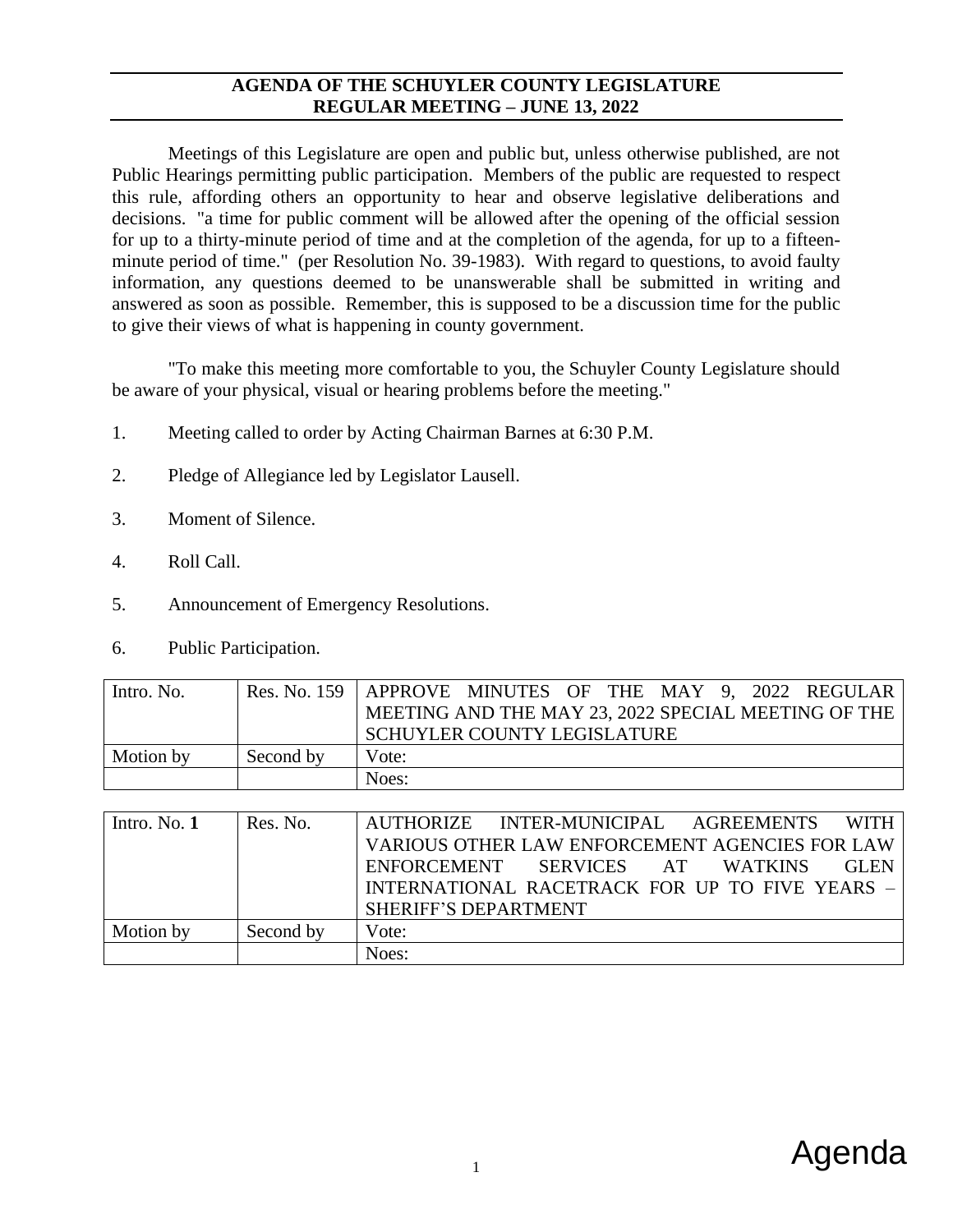| Intro. No. $2$ | Res. No.  | RESOLUTION OF SUPPORT FROM SCHUYLER COUNTY TO<br>IMPROVE PROBATION AND ALTERNATIVES<br>INCARCERATION PROGRAMS IN NEW YORK STATE IN<br>ORDER TO PROTECT THE PUBLIC AND REDUCE RELIANCE<br>ON PRISONS, JAILS AND DETENTION - PROBATION<br><b>DEPARTMENT</b> |
|----------------|-----------|-----------------------------------------------------------------------------------------------------------------------------------------------------------------------------------------------------------------------------------------------------------|
| Motion by      | Second by | Vote:                                                                                                                                                                                                                                                     |
|                |           | Noes:                                                                                                                                                                                                                                                     |

| Intro. No. $3$ | Res. No.  | AUTHORIZE FIVE-YEAR CONTRACT WITH ABSOLUTE<br>AUCTIONS AND REALTY, INC. FOR DISPOSAL OF SURPLUS<br>EQUIPMENT - HIGHWAY DEPARTMENT |
|----------------|-----------|-----------------------------------------------------------------------------------------------------------------------------------|
| Motion by      | Second by | Vote:                                                                                                                             |
|                |           | Noes:                                                                                                                             |

| Intro. No. $4$ | Res. No.  | ACCEPT BID FOR THE REHABILITATION OF COUNTY ROAD<br>16 OVER TRIBUTARY OF MEADS CREEK (BIN 3332660)<br>EPOXY INJECTION REPAIRS - HIGHWAY DEPARTMENT |
|----------------|-----------|----------------------------------------------------------------------------------------------------------------------------------------------------|
| Motion by      | Second by | Vote:                                                                                                                                              |
|                |           | Noes:                                                                                                                                              |

| Intro. No. $5$ | Res. No.  | AUTHORIZE USE OF THE FEDERAL AMERICAN RESCUE |
|----------------|-----------|----------------------------------------------|
|                |           | PLAN ACT FUNDING FOR REPLACEMENT OF THE AIR  |
|                |           | CONDITIONING AND ROOF TOP UNIT AT THE JAIL   |
|                |           | <b>BUILDINGS &amp; GROUNDS DEPARTMENT</b>    |
| Motion by      | Second by | Vote:                                        |
|                |           | Noes:                                        |

| Intro. No. $6$ | Res. No.  | AUTHORIZE CONTRACT WITH AUCTIONS INTERNATIONAL,<br>INC. FOR AUCTIONEER SERVICES – TREASURER'S<br><b>DEPARTMENT</b> |
|----------------|-----------|--------------------------------------------------------------------------------------------------------------------|
| Motion by      | Second by | Vote:                                                                                                              |
|                |           | Noes:                                                                                                              |

| Intro. No. $7$ | Res. No.  | <b>INTRODUCE LOCAL LAW B OF THE YEAR 2022, "A LOCAL  </b> |
|----------------|-----------|-----------------------------------------------------------|
|                |           | ADOPTING A SALARY SCHEDULE<br>FOR 1<br>LAW                |
|                |           | MANAGEMENT/CONFIDENTIAL POSITIONS IN THE COUNTY           |
|                |           | OF SCHUYLER." – HUMAN RESOURCES DEPARTMENT                |
| Motion by      | Second by | Vote:                                                     |
|                |           | Noes:                                                     |

| Intro. No. $8$ | Res. No.  | AUTHORIZE DISTRIBUTION OF MORTGAGE TAX RECEIPTS<br>PURSUANT TO SECTION 261 OF THE NEW YORK STATE TAX<br>LAW FOR THE PERIOD OF OCTOBER 1, 2021 THROUGH<br><b>MARCH 31, 2022</b> |
|----------------|-----------|--------------------------------------------------------------------------------------------------------------------------------------------------------------------------------|
| Motion by      | Second by | Vote:                                                                                                                                                                          |
|                |           | Noes:                                                                                                                                                                          |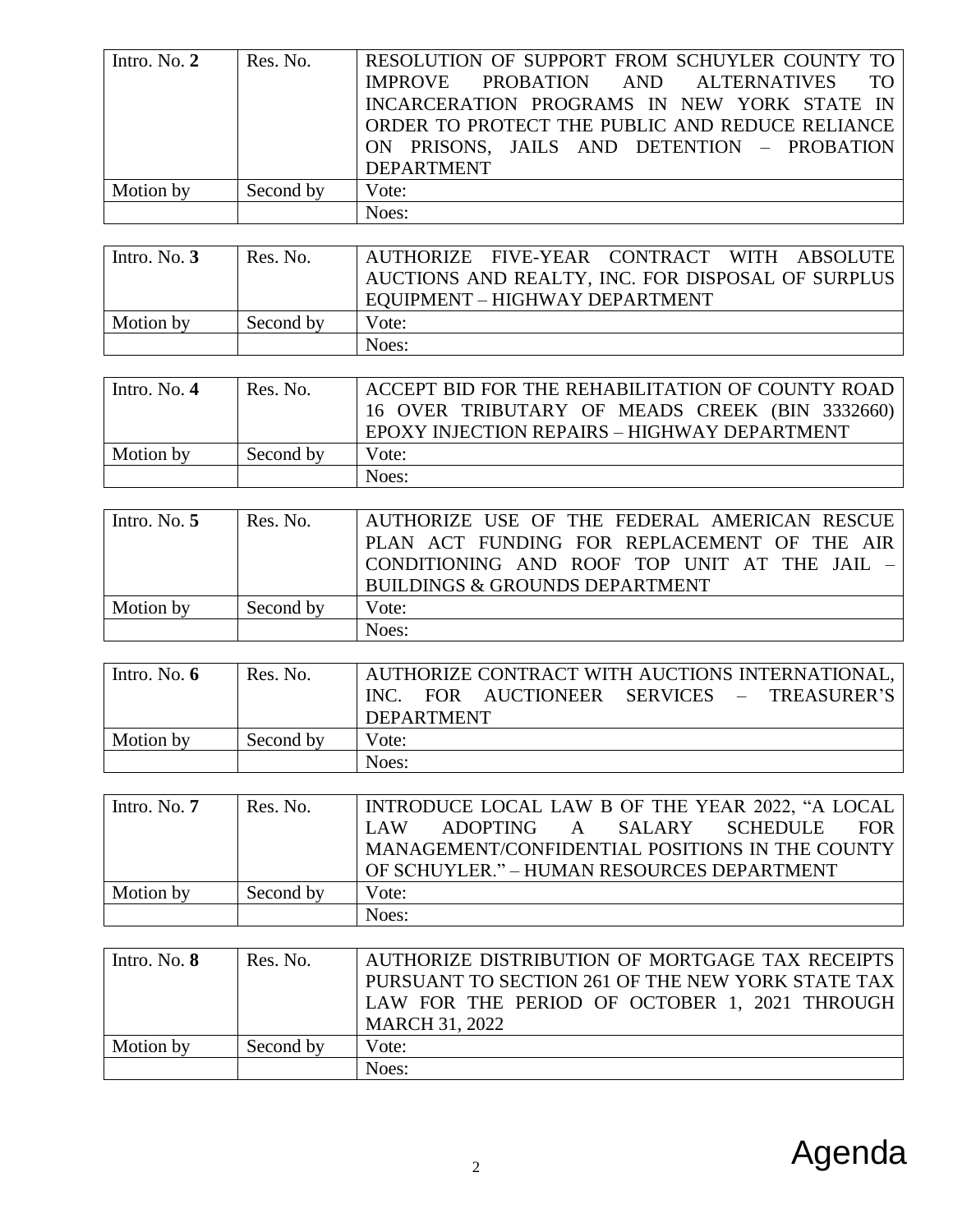| Intro. No. 9  | Res. No.  | STANDARD WORKDAY AND REPORTING RESOLUTION FOR                                                 |
|---------------|-----------|-----------------------------------------------------------------------------------------------|
|               |           | THE YEAR 2022                                                                                 |
| Motion by     | Second by | Vote:                                                                                         |
|               |           | Noes:                                                                                         |
|               |           |                                                                                               |
| Intro. No. 10 | Res. No.  | ONE-YEAR CONTRACT WITH NORTHEAST<br><b>AUTHORIZE</b>                                          |
|               |           | PARENT AND CHILD SOCIETY, INC. FOR FOSTER CARE                                                |
|               |           | <b>SERVICES - SOCIAL SERVICES DEPARTMENT</b>                                                  |
| Motion by     | Second by | Vote:                                                                                         |
|               |           | Noes:                                                                                         |
|               |           |                                                                                               |
| Intro. No. 11 | Res. No.  | <b>FIVE-YEAR</b><br><b>CONTRACT</b><br><b>AUTHORIZE</b><br><b>WITH</b><br><b>SATELLITE</b>    |
|               |           | TRACKING OF PEOPLE LLC FOR ELECTRONIC MONITORING                                              |
|               |           | <b>SERVICES - SOCIAL SERVICES DEPARTMENT</b>                                                  |
| Motion by     | Second by | Vote:                                                                                         |
|               |           | Noes:                                                                                         |
|               |           |                                                                                               |
| Intro. No. 12 | Res. No.  | AUTHORIZE SIGNING OF THE PATRIOT ACT COMPLIANCE                                               |
|               |           | CERTIFICATION FORM TO RECEIVE FUNDING FROM THE                                                |
|               |           | UNITED WAY - OFFICE FOR THE AGING DEPARTMENT                                                  |
| Motion by     | Second by | Vote:                                                                                         |
|               |           | Noes:                                                                                         |
|               |           |                                                                                               |
| Intro. No. 13 | Res. No.  | AUTHORIZE CONTRACT WITH FINGER LAKES HEALTH                                                   |
|               |           | SYSTEMS, INC. DBA COMMON GROUND HEALTH FOR A                                                  |
|               |           | COVID-19 VACCINE COMMUNICATION CAMPAIGN - PUBLIC                                              |
|               |           | <b>HEALTH DEPARTMENT</b>                                                                      |
| Motion by     | Second by | Vote:                                                                                         |
|               |           | Noes:                                                                                         |
|               |           |                                                                                               |
| Intro. No. 14 | Res. No.  | ACCEPT BIDS FOR TRANSPORTATION OF PRESCHOOL                                                   |
|               |           | CHILDREN WITH DISABILITIES AND EARLY INTERVENTION                                             |
|               |           | <b>CHILDREN</b><br>2022<br>THROUGH<br>2025<br><b>PUBLIC</b><br><b>HEALTH</b><br>$\frac{1}{2}$ |
|               |           | <b>DEPARTMENT</b>                                                                             |
| Motion by     | Second by | Vote:                                                                                         |
|               |           | Noes:                                                                                         |
|               |           |                                                                                               |
| Intro. No. 15 | Res. No.  | AUTHORIZE CONTRACT AMENDMENT WITH TENELEVEN                                                   |
|               |           | GROUP LLC TO ADD AMERICAN MEDICAL ASSOCIATION                                                 |
|               |           | (AMA) CPT LICENSES FOR CLINICIANS FOR COMMUNITY                                               |
|               |           | SERVICES - MENTAL HEALTH DEPARTMENT                                                           |
|               |           |                                                                                               |
| Motion by     | Second by | Vote:                                                                                         |
|               |           | Noes:                                                                                         |
|               |           |                                                                                               |
| Intro. No. 16 | Res. No.  | AUTHORIZE AMENDING THE 2022 BUDGET FOR OFFICE OF                                              |
|               |           | ADDICTION SERVICES AND SUPPORTS (OASAS) STATE AID                                             |
|               |           | INCREASE FOR COMMUNITY SERVICES - MENTAL HEALTH                                               |
|               |           | <b>DEPARTMENT</b>                                                                             |
| Motion by     | Second by | Vote:                                                                                         |
|               |           | Noes:                                                                                         |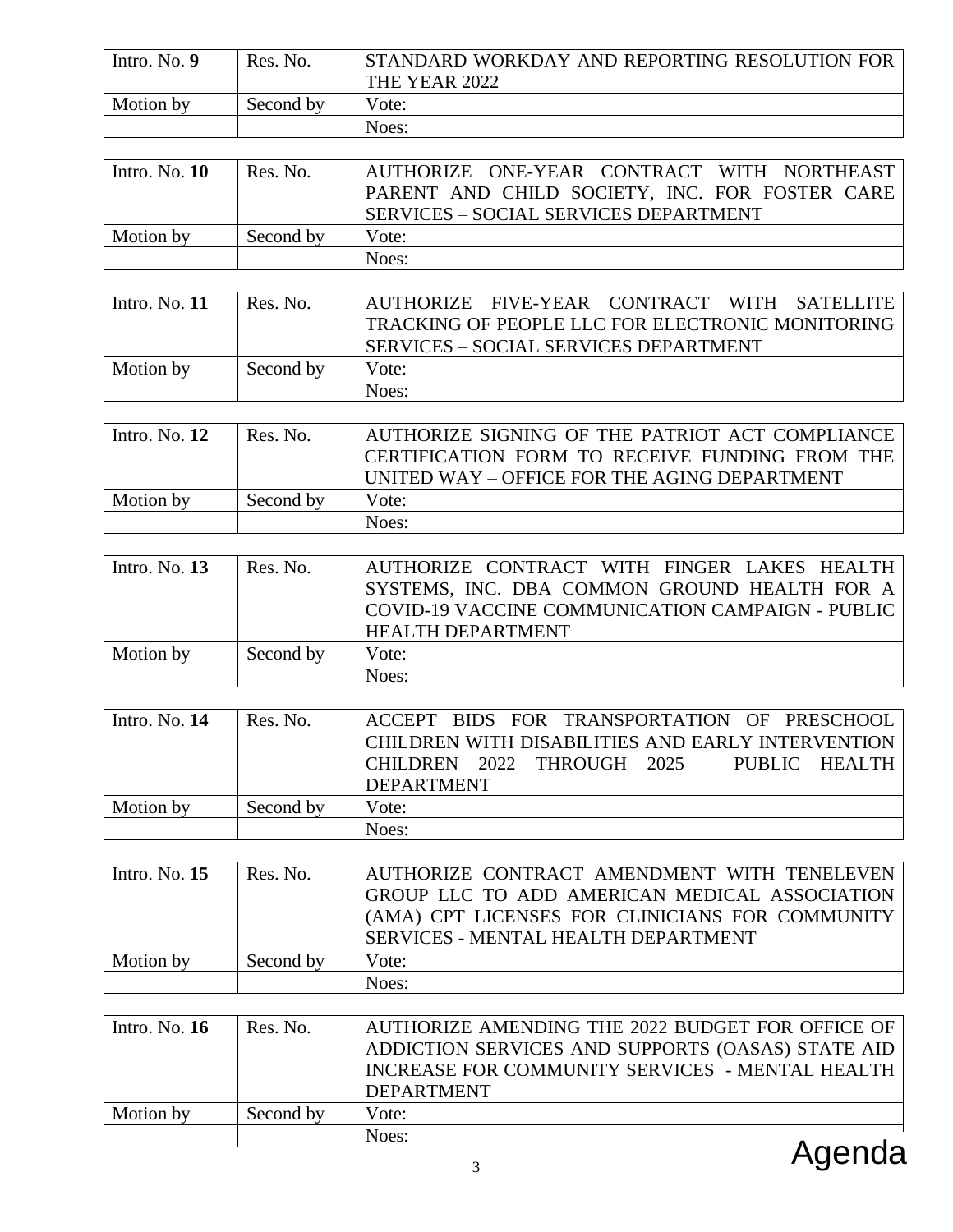| Intro. No. $17$ | Res. No.  | AUTHORIZE ONGOING CONTRACT WITH BHS IPA, LLC DBA<br>BEACON HEALTH OPTIONS, INC. AND BEACON HEALTH<br>STRATEGIES LLC, FOR MEDICAL REIMBURSEMENT<br>SERVICES - MENTAL HEALTH DEPARTMENT |
|-----------------|-----------|---------------------------------------------------------------------------------------------------------------------------------------------------------------------------------------|
| Motion by       | Second by | Vote:                                                                                                                                                                                 |
|                 |           | Noes:                                                                                                                                                                                 |

| Intro. No. $18$ | Res. No.  | AUTHORIZE AN INTERMUNICIPAL AGREEMENT WITH    |
|-----------------|-----------|-----------------------------------------------|
|                 |           | YATES COUNTY FOR A HOUSEHOLD HAZARDOUS WASTE  |
|                 |           | (HHW) DISPOSAL AND USED ELECTRONICS RECYCLING |
|                 |           | DAY - PLANNING DEPARTMENT                     |
| Motion by       | Second by | Vote:                                         |
|                 |           | Noes:                                         |

| Intro. No. $19$ | Res. No.  | DECLARE<br>NEGATIVE DECLARATION                  | STATE |
|-----------------|-----------|--------------------------------------------------|-------|
|                 |           | ENVIRONMENTAL QUALITY REVIEW (SEQR) FOR ISSUANCE |       |
|                 |           | FOR PUBLIC ENTERTAINMENT PERMIT, WATKINS GLEN    |       |
|                 |           | INTERNATIONAL, INC. 2022 EVENTS - PLANNING       |       |
|                 |           | <b>DEPARTMENT</b>                                |       |
| Motion by       | Second by | Vote:                                            |       |
|                 |           | Noes:                                            |       |

| Intro. No. $20$ | Res. No.  | ISSUE PUBLIC ENTERTAINMENT PERMIT TO WATKINS<br>GLEN INTERNATIONAL, INC. FOR THEIR GENERAL MASS<br>GATHERING EVENTS FOR 2022 - PLANNING DEPARTMENT |
|-----------------|-----------|----------------------------------------------------------------------------------------------------------------------------------------------------|
| Motion by       | Second by | Vote:                                                                                                                                              |
|                 |           | Noes:                                                                                                                                              |

| Intro. No. $21$ | Res. No.  | AUTHORIZE TRANSFER OF FUNDS FOR THE SCHUYLER<br>COUNTY DOWNTOWN AND BUSINESS IMPROVEMENT<br>AMERICAN RESCUE PLAN ACT (ARPA) PROGRAM -<br>PLANNING DEPARTMENT |
|-----------------|-----------|--------------------------------------------------------------------------------------------------------------------------------------------------------------|
| Motion by       | Second by | Vote:                                                                                                                                                        |
|                 |           | Noes:                                                                                                                                                        |

| Intro. No. $22$ | Res. No.  | AUTHORIZE AN APPLICATION FOR A NATIONAL SCENIC  <br>BYWAY PROGRAM GRANT TO UPDATE THE SENECA LAKE<br>SCENIC BYWAY CORRIDOR MANAGEMENT PLAN<br><b>PLANNING DEPARTMENT</b> |
|-----------------|-----------|--------------------------------------------------------------------------------------------------------------------------------------------------------------------------|
| Motion by       | Second by | Vote:                                                                                                                                                                    |
|                 |           | Noes:                                                                                                                                                                    |

| Intro. No. $23$ | Res. No.  | AUTHORIZE SCHUYLER COUNTY PARTNERSHIP FOR      |
|-----------------|-----------|------------------------------------------------|
|                 |           | ECONOMIC DEVELOPMENT (SCOPED) TO APPLY FOR A   |
|                 |           | COMMUNITY DEVELOPMENT BLOCK GRANT (CDBG) ON    |
|                 |           | BEHALF OF SCHUYLER COUNTY/SET PUBLIC HEARING - |
|                 |           | PLANNING DEPARTMENT                            |
| Motion by       | Second by | Vote:                                          |
|                 |           | Noes:<br><u>A a a a a a</u>                    |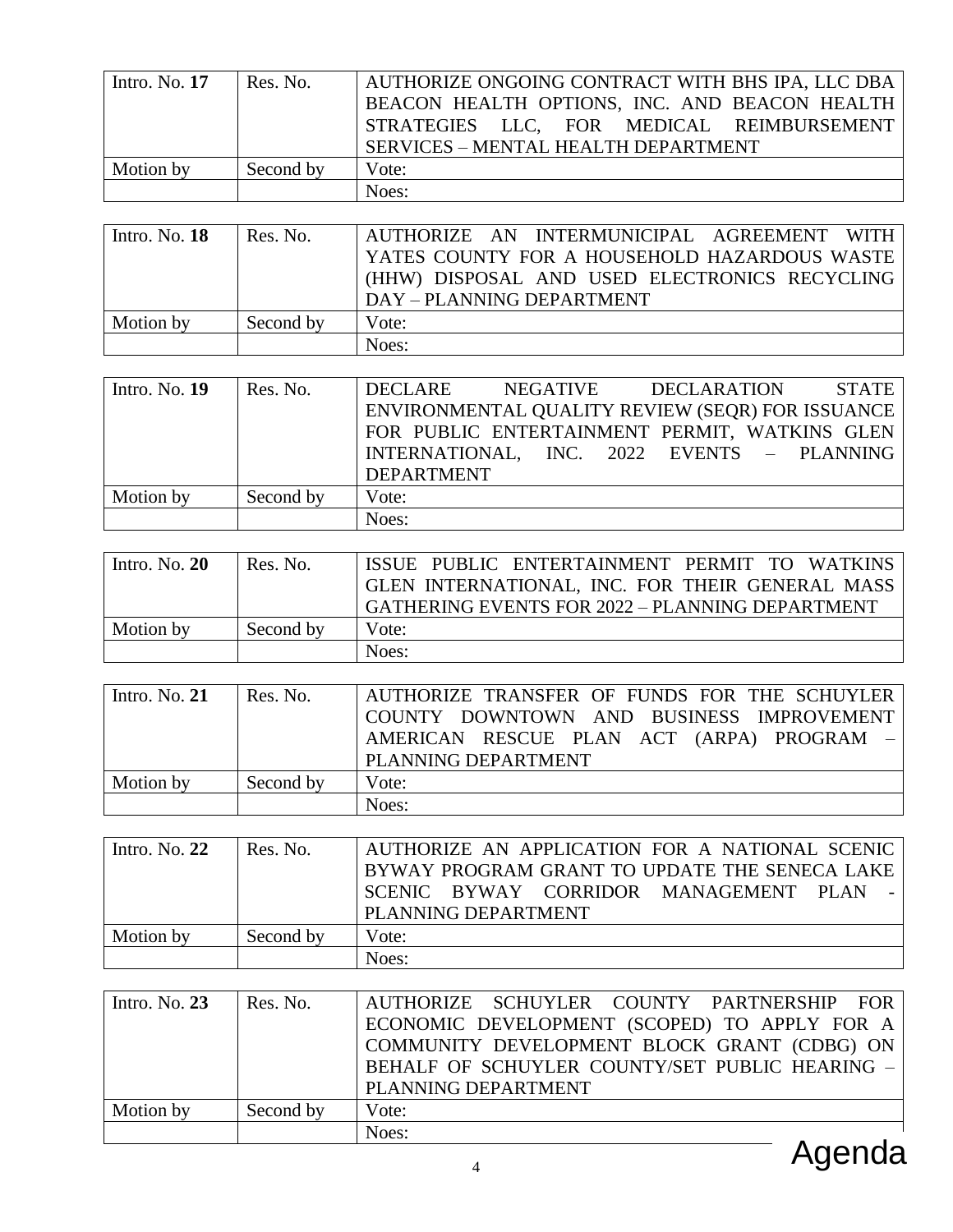| Intro. No. $24$ | Res. No.  | <b>RESOLUTION</b> | WITHDRAWING                                     | <b>SUPPORT</b> | <b>FOR</b> |  |
|-----------------|-----------|-------------------|-------------------------------------------------|----------------|------------|--|
|                 |           |                   | PERFORMING ARTS CENTER AT THE OLD MIDDLE SCHOOL |                |            |  |
|                 |           |                   | IN WATKINS GLEN – PLANNING DEPARTMENT           |                |            |  |
| Motion by       | Second by | Vote:             |                                                 |                |            |  |
|                 |           | Noes:             |                                                 |                |            |  |

- 7. New Business.
- 8. Unfinished Business.
- 9. Report on Standing Committees.
- 10. County Administrator's Report:
- 11. Public Participation.
- 12. Meeting adjourned \_\_\_\_\_\_\_\_\_ P.M.

Stacy B. Husted, Clerk Jamee L. Mack, Deputy Clerk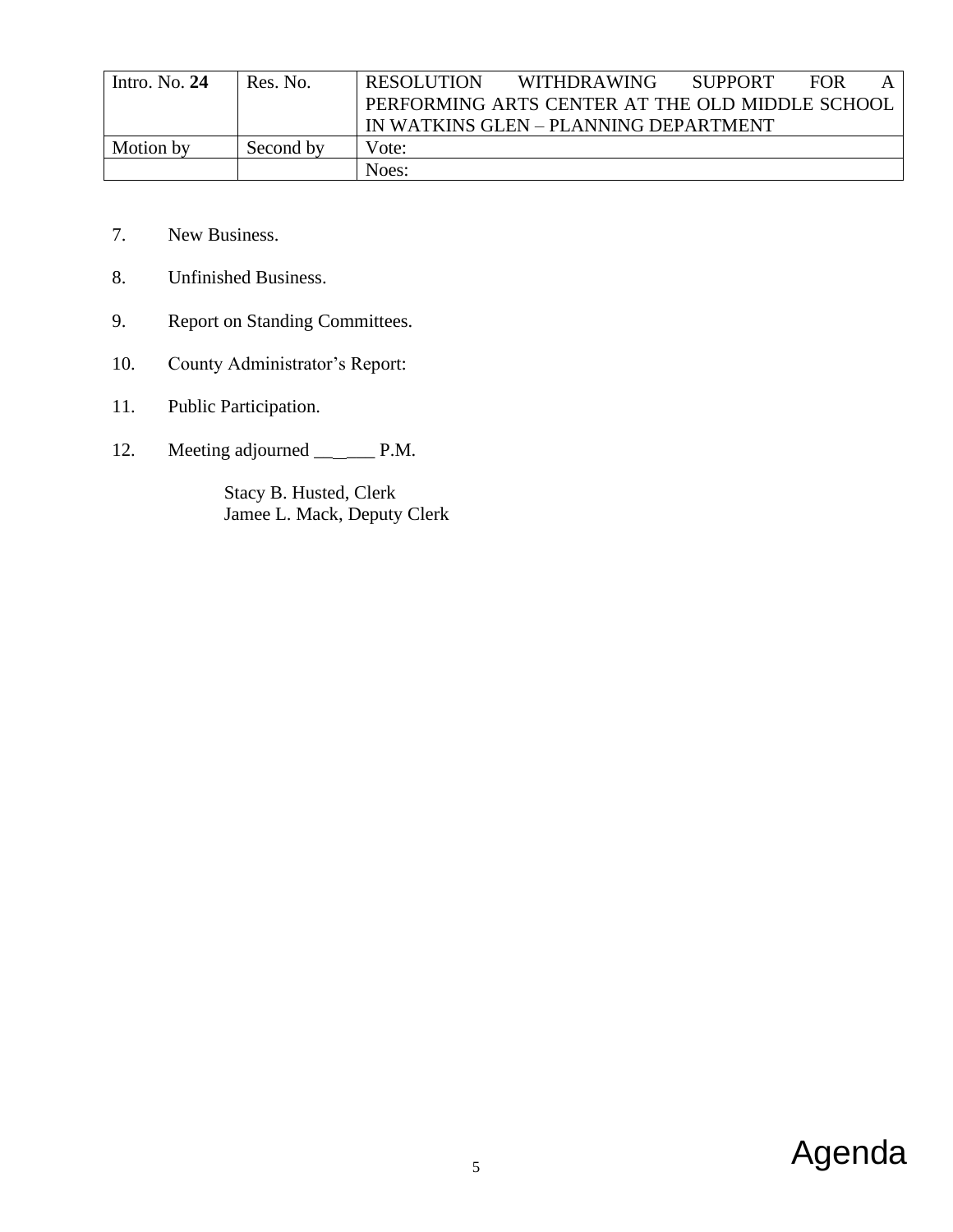Regular Meeting June 13, 2022

Intro. No. Approved by Committee Approved by Co. Atty. SJG

| Motion by    |         |             |
|--------------|---------|-------------|
| Seconded by  |         |             |
| Vote:        | Ayes to | <b>Noes</b> |
| Name of Noes |         |             |

# RE: APPROVE MINUTES OF THE MAY 9, 2022 REGULAR MEETING AND THE MAY 23, 2022 SPECIAL MEETING OF THE SCHUYLER COUNTY LEGISLATURE

BE IT RESOLVED, that the minutes of the May 9, 2022 and the May 23, 2022 Special Meeting of the Schuyler County Legislature be approved.

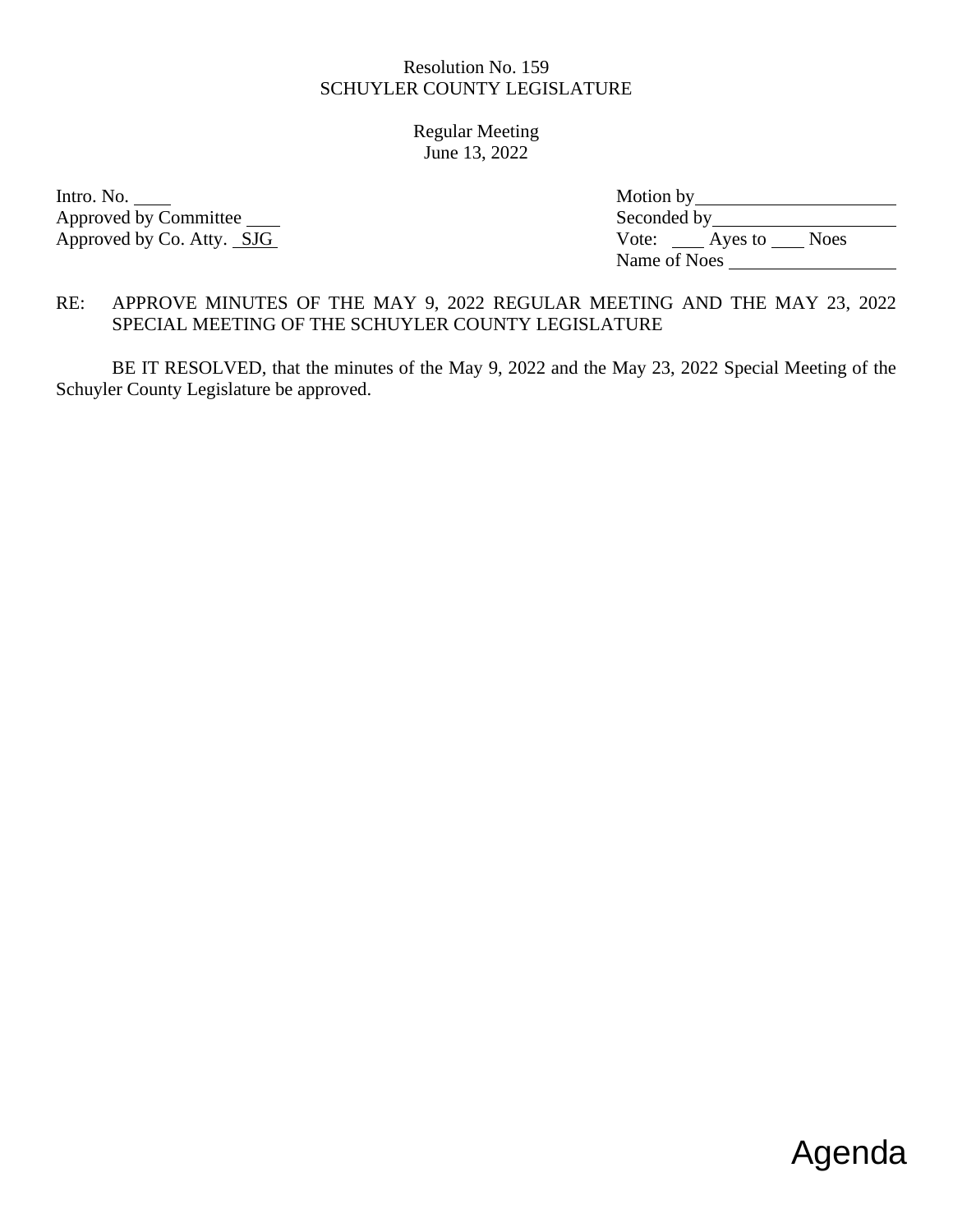Regular Meeting June 13, 2022

Intro. No.  $1$ Approved by Committee GLG Approved by Co. Atty. SJG

| Motion by    |         |             |
|--------------|---------|-------------|
| Seconded by  |         |             |
| Vote:        | Ayes to | <b>Noes</b> |
| Name of Noes |         |             |

### RE: AUTHORIZE INTER-MUNICIPAL AGREEMENTS WITH VARIOUS OTHER LAW ENFORCEMENT AGENCIES FOR LAW ENFORCEMENT SERVICES AT WATKINS GLEN INTERNATIONAL RACETRACK FOR UP TO FIVE YEARS – SHERIFF'S DEPARTMENT

WHEREAS, the Schuyler County Sheriff is charged with enforcing laws and providing security for events at Watkins Glen International Racetrack, and

 WHEREAS, due to the large influx of spectators to the racetrack the Schuyler County Sheriff does not have sufficient personnel to effectively and safely staff such events, and

 WHEREAS, the Schuyler County Sheriff relies on numerous Law Enforcement Agencies within the State of New York to provide personnel and equipment to assist the Schuyler County Sheriff's Office during major events, and

 WHEREAS, in order for said Law Enforcement Agencies to provide the needed assistance to the Schuyler County Sheriff, inter-municipal agreements are required by law, and

 WHEREAS, Resolution No. 226-17 approved a five-year blanket authorization of inter-municipal agreements with various other law enforcement agencies for law enforcement services at Watkins Glen International Racetrack and such Resolution is expiring this year.

 NOW, THEREFORE, BE IT RESOLVED, that the Chairman of the Legislature is hereby authorized to enter into inter-municipal agreements with other Law Enforcement Agencies within New York State for the purpose of providing personnel and equipment during events at Watkins Glen International Racetrack, subject to the approval as to form of the Schuyler County Attorney, and

BE IT FURTHER RESOLVED, that pursuant to New York State General Municipal Law § 119-o, the maximum term of such agreements, and of this resolution, shall be five years.

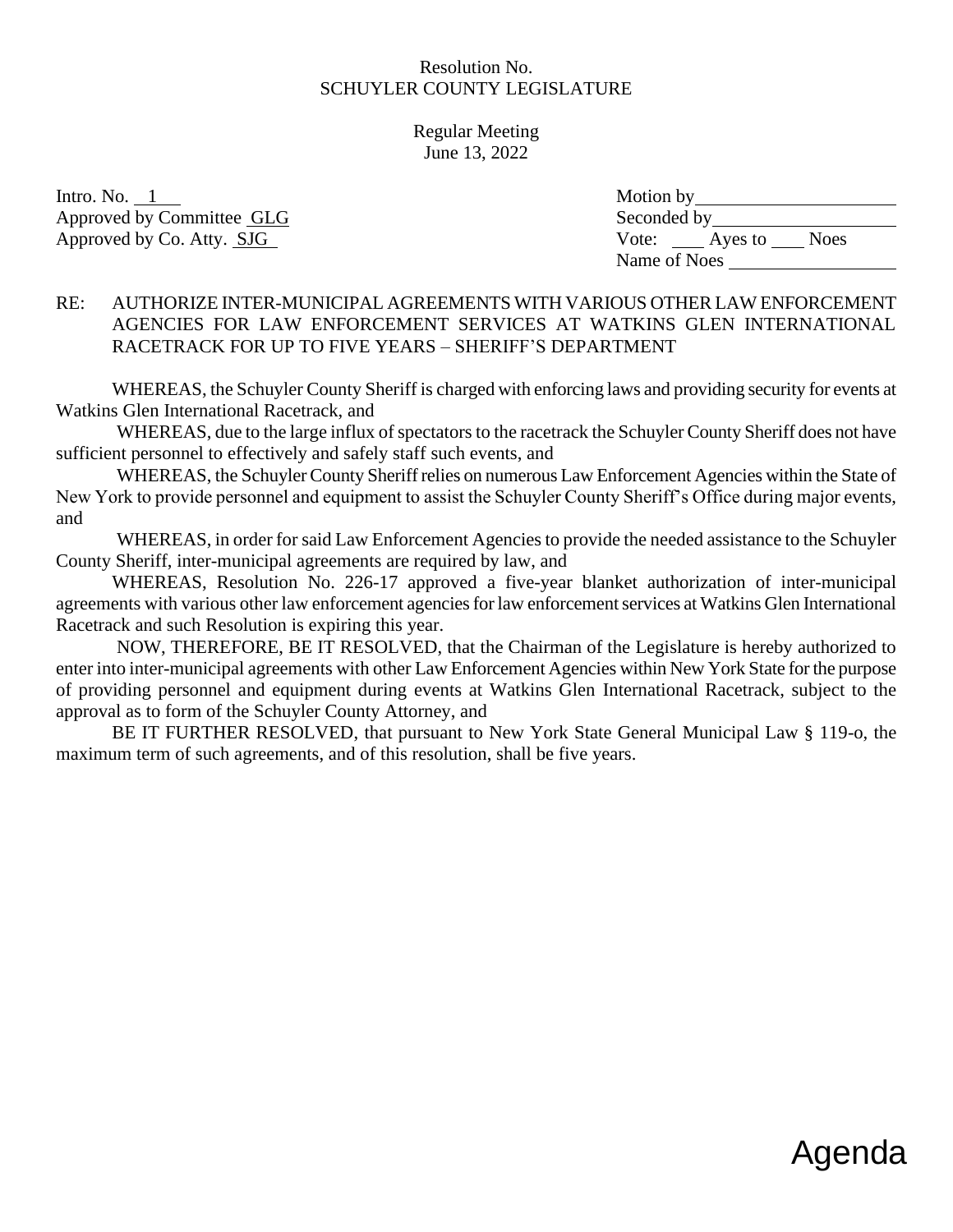Regular Meeting June 13, 2022

Intro. No.  $2$ Approved by Committee GLG Approved by Co. Atty. SJG

| Motion by    |         |             |
|--------------|---------|-------------|
| Seconded by  |         |             |
| Vote:        | Ayes to | <b>Noes</b> |
| Name of Noes |         |             |

# RE: RESOLUTION OF SUPPORT FROM SCHUYLER COUNTY TO IMPROVE PROBATION AND ALTERNATIVES TO INCARCERATION PROGRAMS IN NEW YORK STATE IN ORDER TO PROTECT THE PUBLIC AND REDUCE RELIANCE ON PRISONS, JAILS AND DETENTION – PROBATION DEPARTMENT

WHEREAS, County Probation Departments are an integral part of the Criminal Justice System and operate within the legal framework of the Criminal Procedure Law, the Penal Law and the Family Court Act, and

WHEREAS, it is the mission of probation to protect the community through intervention in the lives of those under supervision by facilitating compliance with court orders and serving as a catalyst for positive change, and

WHEREAS, state funding for probation was drastically reduced between 1990 and 2015 from a 46.5 percent State share in 1990 to less than 10 percent in 2022, putting a huge strain on counties and cost to county property taxpayers, and

WHEREAS, at the same time there have been increases in the number of mandated programs and services county probation departments are required to provide, and

WHEREAS, the New York State Council of Probation Administrators, representing New York State Probation Directors, Administrators, and Commissioners has diligently worked with the New York State Association of Counties (NYSAC) and State leaders to bring more awareness to the important work that Probation does to protect the public.

NOW, THEREFORE, BE IT RESOLVED, that the Schuyler County Legislature supports proposals put forward to immediately enact statutory and regulatory changes that improve Probation and Alternatives to Incarceration in the following ways:

- 1. In response to raise the age legislation:
	- A. Mandate that the state's evidence- based criteria should account for existing local best practice programs.
	- B. Allow probation the ability to make an application for a temporary order of protection as a part of the adjustment process.
	- C. Authorize law enforcement agencies to issue appearance tickets if deemed appropriate by the arresting officer, instead of physical arrest, when adolescent offenders and juvenile offenders are charged with most D felonies.
	- D. Allow law enforcement agencies to deliver adolescent offenders and juvenile offenders to be held in detention facilities after hours without a securing order until the youth part is in session.
- 2. Establish a dedicated funding stream through Division of Criminal Justice Services (DCJS)Office of Probation and Correctional Alternatives (OPCA) for 100 percent of all local probation costs including but not limited to probation personnel and evidence-based programming associated with raise the age legislation.
- 3. Eliminate the requirement of a sentence of a conditional discharge or probation for Leandra's Law cases when a defendant has been sentenced to a definite jail term or a term of imprisonment.
- 4. That local probation departments receive 100 percent of all pre-trial services cost including but not limited to probation personnel associated with bail reform.
- 5. Eliminate the mandate that pre-sentence investigations must be conducted when a one year in jail has been negotiated.

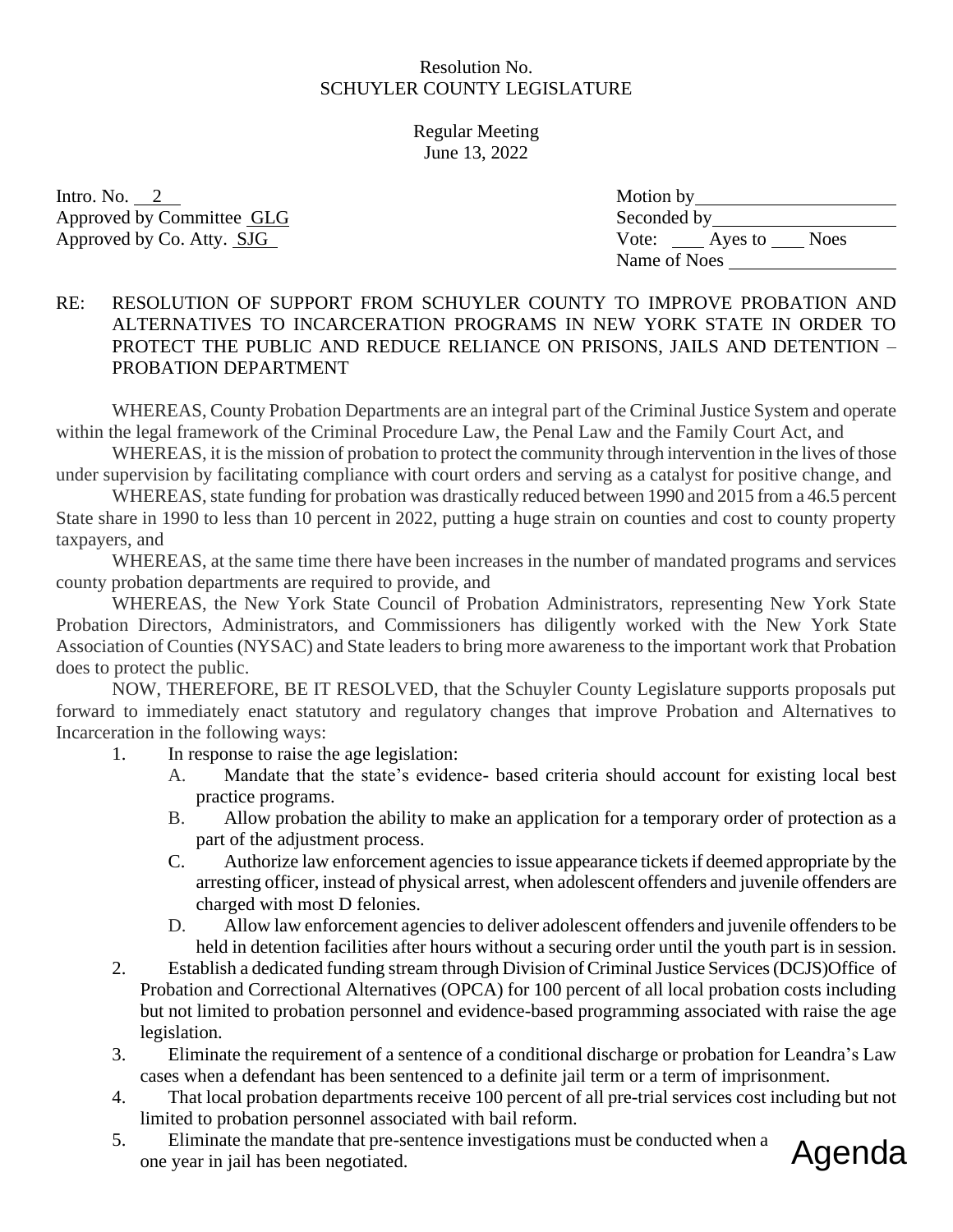#### Resolution No. Page 2 of 2

BE IT FURTHER RESOLVED, that copies of this resolution be sent to the counties of New York State encouraging member counties to enact similar resolutions, and

BE IT FURTHER RESOLVED, that the Clerk of the Legislature shall forward copies of this Resolution to Governor Kathy Hochul, the County's Representatives in the State Legislature and all others deemed necessary and proper.

# Agenda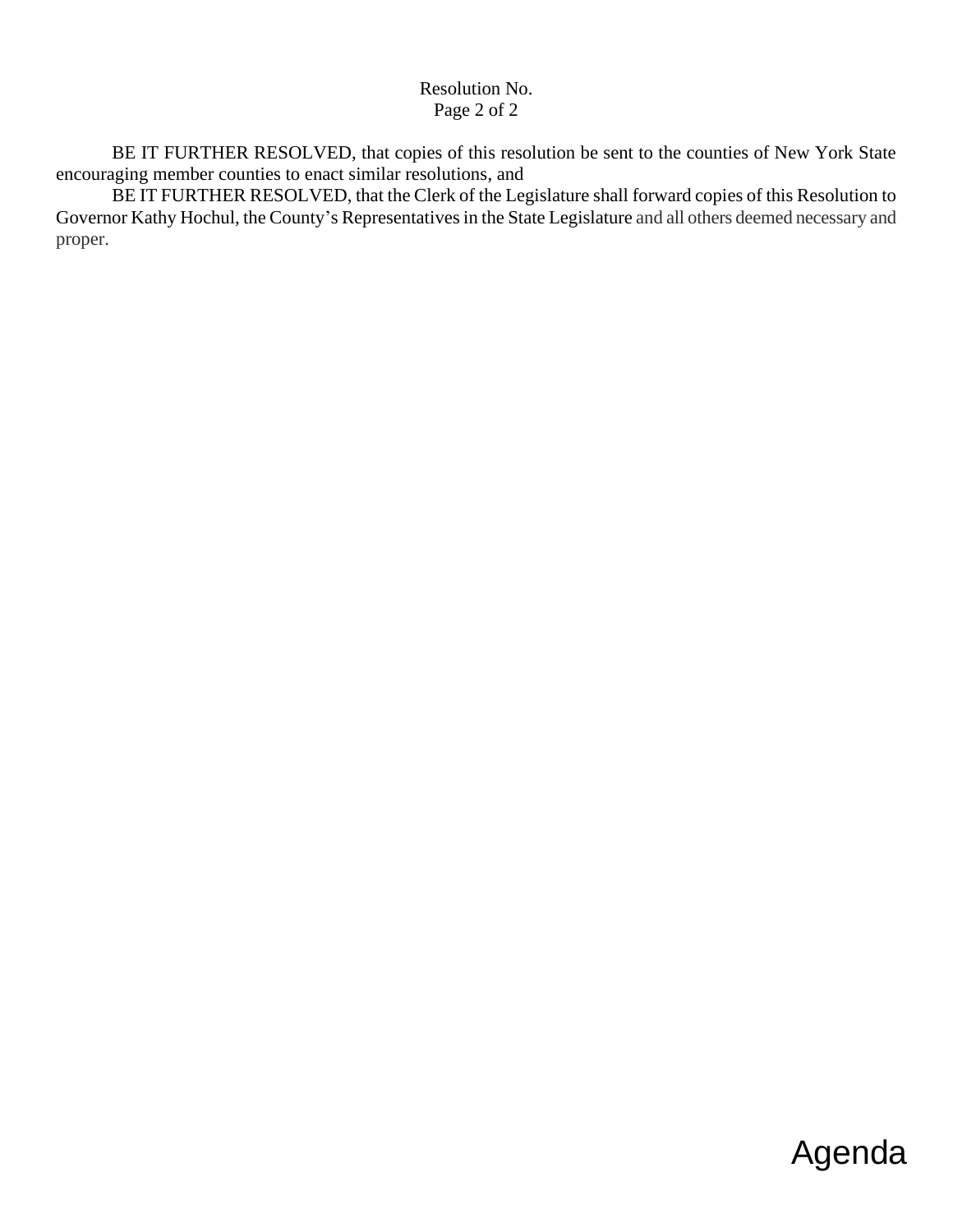Regular Meeting June 13, 2022

Intro. No.  $3$ Approved by Committee JDH Approved by Co. Atty. SJG

| Motion by    |         |             |
|--------------|---------|-------------|
| Seconded by  |         |             |
| Vote:        | Ayes to | <b>Noes</b> |
| Name of Noes |         |             |

# RE: AUTHORIZE FIVE-YEAR CONTRACT WITH ABSOLUTE AUCTIONS AND REALTY, INC. FOR DISPOSAL OF SURPLUS EQUIPMENT – HIGHWAY DEPARTMENT

WHEREAS, the Highway Department is responsible for selling County surplus items at auction, and WHEREAS, Absolute Auctions and Realty, Inc. will provide this service at no cost to the County, with fees to be paid by the successful bidders, and

WHEREAS, the nature of the services provided herein are in the nature of professional services.

NOW, THEREFORE, BE IT RESOLVED, that the Chairman of the Legislature be hereby authorized to execute a five-year contract with Absolute Auctions and Realty, Inc. to provide online auction services of surplus equipment, at no cost to the County, with a term of June 1, 2022 through May 31, 2027, approved as to form by the Schuyler County Attorney.

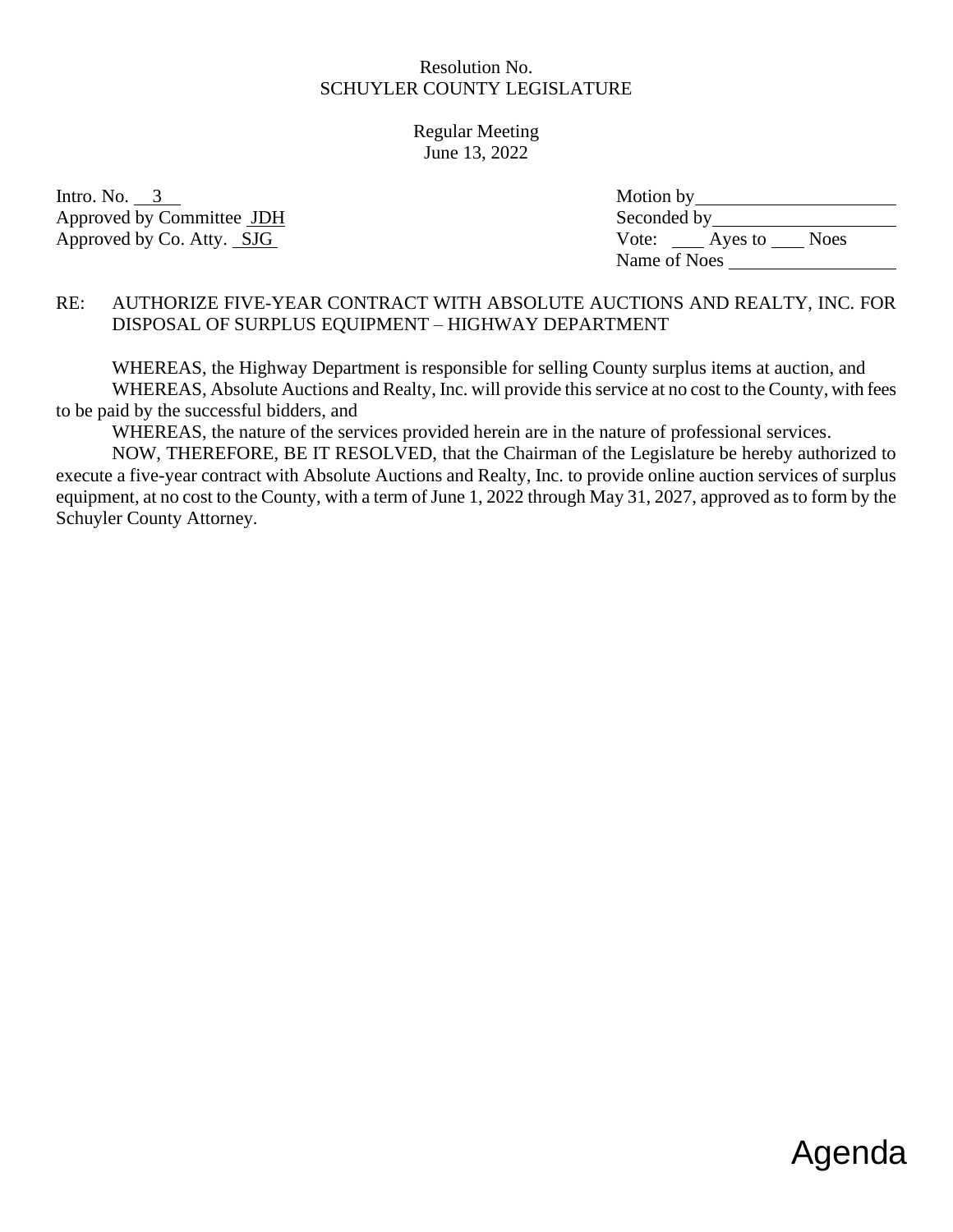Regular Meeting June 13, 2022

Intro. No.  $4$ Approved by Committee JDH Approved by Co. Atty. SJG

| Motion by    |                        |
|--------------|------------------------|
| Seconded by  |                        |
| Vote:        | <b>Noes</b><br>Ayes to |
| Name of Noes |                        |

### RE: ACCEPT BID FOR THE REHABILITATION OF COUNTY ROAD 16 OVER TRIBUTARY OF MEADS CREEK (BIN 3332660) EPOXY INJECTION REPAIRS – HIGHWAY DEPARTMENT

WHEREAS, Schuyler County passed Resolution No 71-22, authorizing the advertising for bids for the rehabilitation of County Road 16 over Tributary of Meads Creek bridge epoxy injection repairs rehabilitation (BIN 3332660), and

WHEREAS, bids were opened on April 20, 2022, and reviewed with the recommendation being made by Hunt Engineers the County's contracted project engineers, to accept the one and only bid from Patterson-Stevens, Inc.

NOW, THEREFORE, BE IT RESOLVED, the Schuyler County Legislature accept the bid from Patterson-Stevens, Inc., for the County Road 16 over Tributary of Meads bridge epoxy injection rehabilitation at the bid price of \$52,624.00, funding available in the 2022 budget account no. 002.5120.0401, and

BE IT FURTHER RESOLVED, that the Chairman be authorized to sign the contract for said bid, approved as to form by the Schuyler County Attorney.

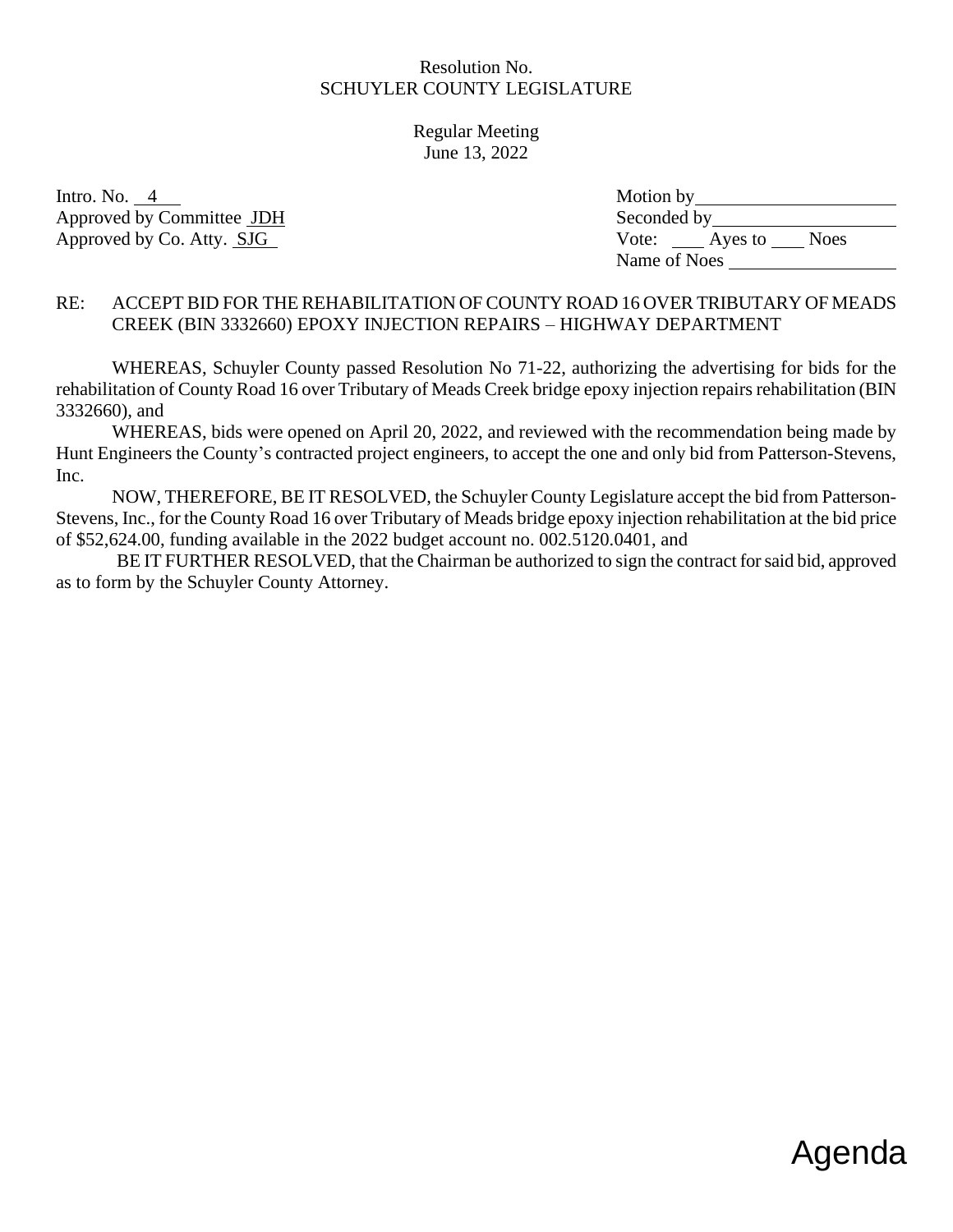Regular Meeting June 13, 2022

Intro. No.  $5$ Approved by Committee JDH Approved by Co. Atty. SJG

| Motion by        |             |
|------------------|-------------|
| Seconded by      |             |
| Vote:<br>Ayes to | <b>Noes</b> |
| Name of Noes     |             |

#### RE: AUTHORIZE USE OF THE FEDERAL AMERICAN RESCUE PLAN ACT FUNDING FOR REPLACEMENT OF THE AIR CONDITIONING AND ROOF TOP UNIT AT THE JAIL – BUILDINGS & GROUNDS DEPARTMENT

WHEREAS, the Air Conditioning and Roof Top Unit at the Jail need to be replaced, and

WHEREAS, the cost of equipment is \$20,992.25 and the estimated labor and material cost to install the equipment is \$8,000.00 and will be covered under an existing HVAC contract with Climate Controls Technologies, Inc., and

WHEREAS, the funding is available in the Federal American Rescue Plan Act (ARPA) funding the County received last year.

NOW, THEREFORE, BE IT RESOLVED, that the Schuyler County Treasurer is hereby authorized to transfer \$28,992.25 from account no. 001.1010.0401 – American Rescue Plan Act, into the Buildings and Grounds account no. 001.1620.0490 Subcontracts.

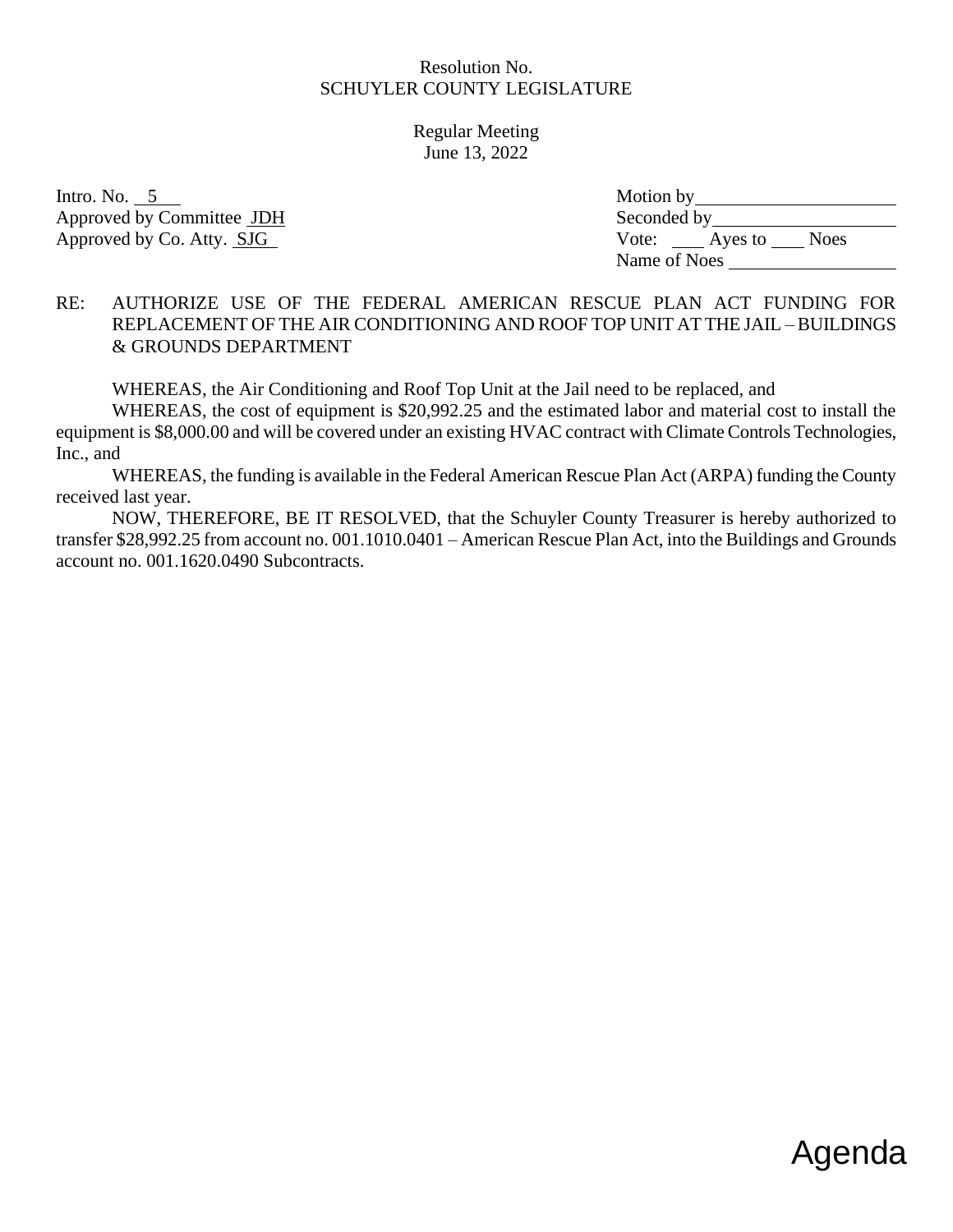Regular Meeting June 13, 2022

Intro. No.  $6 \quad$ Approved by Committee PCB Approved by Co. Atty. SJG

| Motion by    |         |             |
|--------------|---------|-------------|
| Seconded by  |         |             |
| Vote:        | Ayes to | <b>Noes</b> |
| Name of Noes |         |             |

#### RE: AUTHORIZE CONTRACT WITH AUCTIONS INTERNATIONAL, INC. FOR AUCTIONEER SERVICES – TREASURER'S DEPARTMENT

WHEREAS, the Schuyler County Treasurer is in need of auctioneer services for County Real Property Tax Foreclosures, and

WHEREAS, Auctions International, Inc. can provide said services with fees paid for by the buyers in form of a 6% buyer's premium at the County auction, and

WHEREAS, the nature of the services provided herein are in the nature of professional services.

NOW, THEREFORE, BE IT RESOLVED, that the Chairman of the Schuyler County Legislature is authorized to execute a contract with Auctions International, Inc. for auctioneer services for the tax foreclosure auction in the amount of a 6% buyer's premium to the buyer, with a term of May 1, 2022 through December 31, 2022, contract approved as to form by the Schuyler County Attorney.

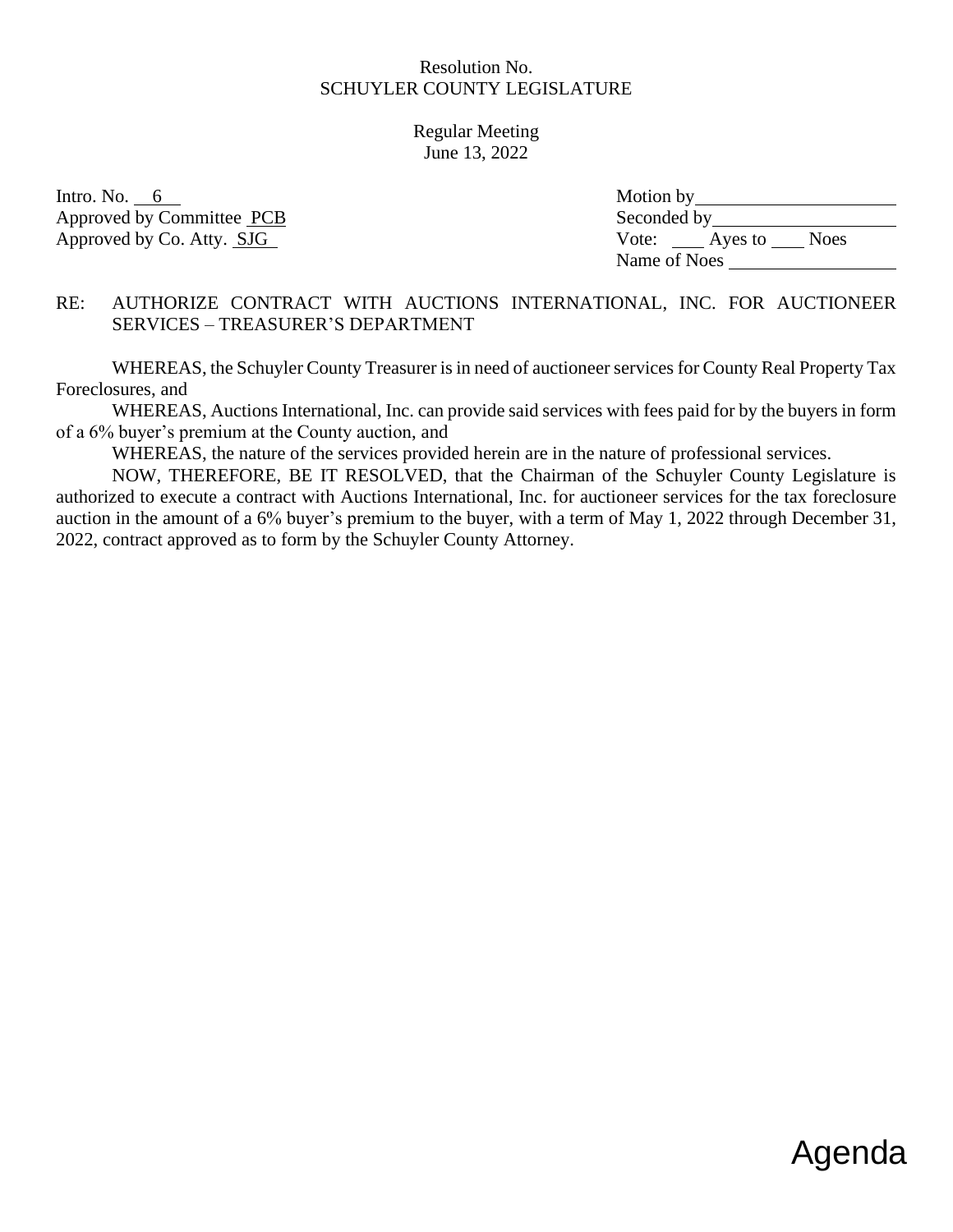Regular Meeting June 13, 2022

Intro. No.  $7$ Approved by Committee PCB Approved by Co. Atty. SJG

| Motion by    |         |             |
|--------------|---------|-------------|
| Seconded by  |         |             |
| Vote:        | Ayes to | <b>Noes</b> |
| Name of Noes |         |             |

### RE: INTRODUCE LOCAL LAW B OF THE YEAR 2022, "A LOCAL LAW ADOPTING A SALARY SCHEDULE FOR MANAGEMENT/CONFIDENTIAL POSITIONS IN THE COUNTY OF SCHUYLER." – HUMAN RESOURCES DEPARTMENT

WHEREAS, the Schuyler County Legislature commissioned the Burke Group to perform a comprehensive, independent, objective review and analysis of current salaries of the County's Management/Confidential positions to comparable positions in the marketplace, and

WHEREAS, the Burke Group performed such review and analysis of each position and provided to the Legislature salary comparisons of similar market/private sector salaries, all county salaries, and peer county salaries, and

WHEREAS, the Burke Group recommended a salary schedule and a position grade grouping system to aid the County in implementing potential salary adjustments based on their study, and

WHEREAS, the same salary schedule and grade grouping system can be effectively utilized to determine future salaries when vacancies occur based on their study, and

WHEREAS, the Burke Group recommended to the Legislature that all Management/Confidential salaries should be adjusted to a "Market-Peer" average salary for the purposes of providing fair and competitive compensation for current employees, retaining employees, and for competitive recruitment when vacancies occur, and

WHEREAS, the County Administrator, utilizing the analysis from the Burke Group, developed a schedule for salary adjustments over several years in order to minimize the financial impact of said adjustments by utilizing a "formula-based" approach to be uniformly be applied to each position in an objective fashion, and

WHEREAS, in anticipation of potential salary adjustments for Management/Confidential positions, the Schuyler County Legislature appropriated a sum in the Contingency Account for such purpose.

NOW, THEREFORE, BE IT RESOLVED, that Local Law Intro. B of the year 2022 be, and hereby is, introduced in the form hereto annexed pursuant to the Municipal Home Rule Law, and

BE IT FURTHER RESOLVED, that a public hearing shall be held upon said proposed Local Law on July 11, 2022 at 6:30 p.m., at the Schuyler County Courthouse, 105 Ninth St, Watkins Glen, New York, and

BE IT FURTHER RESOLVED, that the Clerk of the County Legislature is hereby directed to give due legal notice of said public hearing as provided by statute.

# **LOCAL LAW INTRO B OF THE YEAR 2022**

A Local Law Adopting a Salary Schedule for Management/Confidential positions in the County of Schuyler. Be it enacted by the Legislature of the County of Schuyler as follows:

1. Salary Schedule Approved.

The Schuyler County Legislature approves and adopts the following salary schedule for all Management/Confidential positions for 2022 as presented by the Burke Group and shown in Exhibit 1 below, said salary schedule to be adjusted annually for changes to cost of living as recommended by the County Administrator and approved by the Legislature.

# 2. Position Grouping System Approved.

The Schuyler County Legislature approves and adopts the position grouping system as presented by the Burke Group and shown in Exhibit 2 below. Upon the recommendation of the

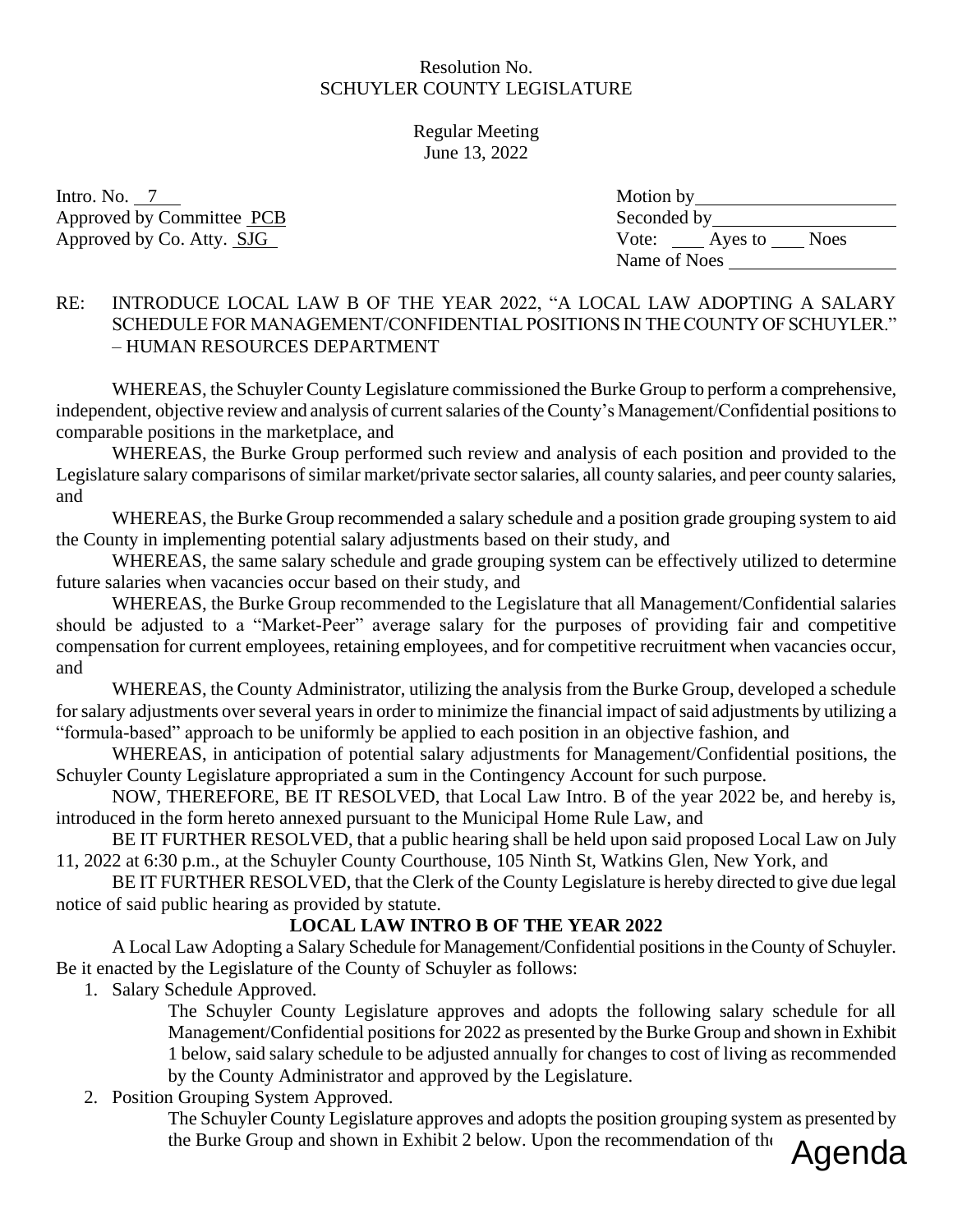### Resolution No. Page 2 of 6

Administrator and Personnel Officer, such position grouping system may be amended by resolution of the Legislature from time to time to add positions where necessary.

- 3. Approved methods of calculation and adjustment, pro-rata calculations, etc.
	- a. The Schuyler County Legislature adopts and approves the guidelines below as the method of calculating and adjusting said salaries, using the salary schedule and position grouping system shown in Exhibits 1 and 2 respectively:
		- i. All department heads regardless of time in position and management/confidential employees in position for more than five years will have their salaries adjusted to the "Midpoint" salary on the corresponding salary schedule assigned by each's position grouping. Salary adjustments to this group of employees will be divided in half, paid on a pro-rated basis for 2022 (effective date June 6, 2022 or as necessary the first payroll date thereafter) and fully beginning January 1, 2023.
		- ii. All other non-department head management/confidential employees currently in position five years or less will be assigned the corresponding salary at the  $25<sup>th</sup>$  Percentile assigned by each's position grouping. Salary adjustments to this group of employees will be divided in half and paid on a pro-rated basis for 2022 (effective date June 6, 2022) and fully beginning January 1, 2023. These position salaries will be further adjusted to the "Midpoint" at the beginning of the first fiscal year after the employee completes three full years in position upon satisfactory evaluation by the employee's appointing authority and approved by the County Administrator, and
		- iii. No employee salary will be adjusted downward.
- 4. Certain Positions.

The Schuyler County Legislature approves and adopts salary adjustments, effective as of June 6, 2022, as defined in Exhibit 3 for certain Management/Confidential positions based upon information from Exhibit 1 & 2.

- 5. Administration.
	- a. The Schuyler County Legislature approves and directs amending the language in the Management/Confidential Handbook Section I – Compensation regarding setting salaries to fill vacancies to reflect use of the salary schedule in Exhibit 1 for hiring new Management/Confidential positions when vacancies occur; management may negotiate salaries pre-approved by the Legislature so long as the salary falls within the range of "Minimum" to "75<sup>th</sup> Percentile" at the appropriate position grade; and such negotiated salaries being subject to County Administrator review and approval; salary offers to prospective Management/Confidential employees above the " $75<sup>th</sup>$ Percentile" will require prior Legislative approval.
	- b. The Schuyler County Legislature directs the County Administrator to develop an evaluation system of Management/Confidential employees that ties work performance to cost of living increases for future years. Such evaluation system may be approved, adopted and/or amended by resolution of this Legislature as might be necessary from time to time.
	- c. The Schuyler County Treasurer is hereby authorized to transfer required funds to cover any salary adjustments as the result of this resolution from the Contingency Account number 001.1990.0500.
- 6. Severability Clause; Precedence and Compatibility with Other laws.
	- a. If any part of this local law is for any reason held to be unconstitutional or invalid, such decision shall not affect the remainder of this Local Law. The County of Schuyler hereby declares that it would have passed this local law and each section and subsection thereof, irrespective of the fact that any one or more of these sections, subsections, sentences, clauses or phrases may be declared unconstitutional or invalid.
	- b. This local law and its provisions are in addition to all other applicable laws, rules and regulations and shall be read in such a manner as to effectuate consistency with any and all and/or regulations. Agenda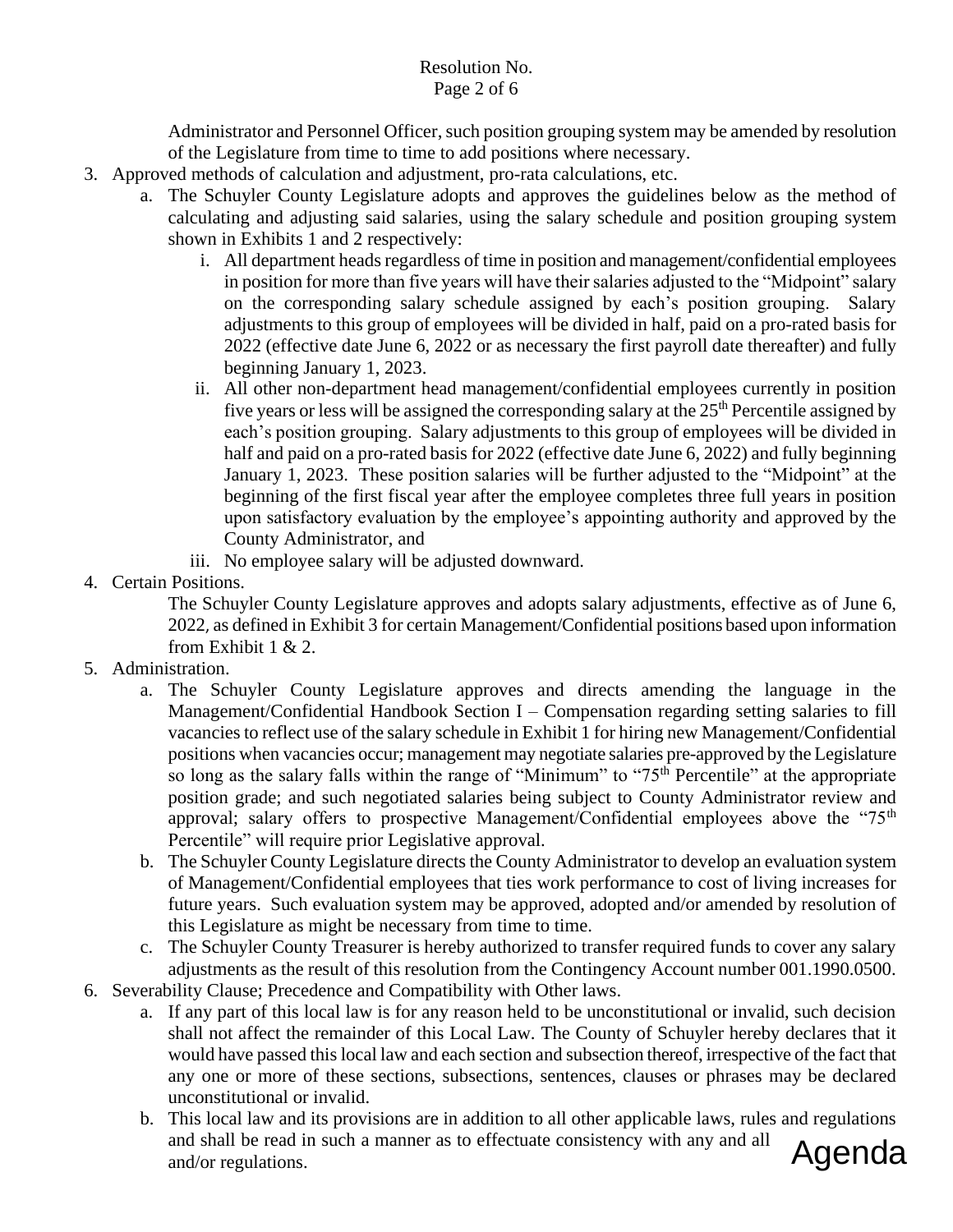#### Resolution No. Page 3 of 6

#### 7. Effective Date.

This Local Law shall not take effect until at least 45 days after its adoption in accordance with County Law Section 201 and Municipal Home Rule Law Section 24. **EXHIBIT 1**

| <b>EVER Management</b> connaential saidily sencadic |           |            |                 |            |           |  |  |  |
|-----------------------------------------------------|-----------|------------|-----------------|------------|-----------|--|--|--|
| Grade                                               | Minimum   | 25th %Tile | <b>Midpoint</b> | 75th %Tile | Max       |  |  |  |
|                                                     | \$38,000  | \$42,750   | \$47,500        | \$52,250   | \$57,000  |  |  |  |
| $\mathcal{P}$                                       | \$41,800  | \$47,025   | \$52,250        | \$57,475   | \$62,700  |  |  |  |
| 3                                                   | \$45,980  | \$51,728   | \$57,475        | \$63,223   | \$68,970  |  |  |  |
| 4                                                   | \$50,578  | \$56,900   | \$63,223        | \$69,545   | \$75,867  |  |  |  |
| 5                                                   | \$55,636  | \$62,590   | \$69,545        | \$76,499   | \$83,454  |  |  |  |
| 6                                                   | \$61,199  | \$68,849   | \$76,499        | \$84,149   | \$91,799  |  |  |  |
| 7                                                   | \$67,319  | \$75,734   | \$84,149        | \$92,564   | \$100,979 |  |  |  |
| 8                                                   | \$74,051  | \$83,308   | \$92,564        | \$101,820  | \$111,077 |  |  |  |
| 9                                                   | \$81,456  | \$91,638   | \$101,820       | \$112,003  | \$122,185 |  |  |  |
| 10                                                  | \$89,602  | \$100,802  | \$112,003       | \$123,203  | \$134,403 |  |  |  |
| 11                                                  | \$98,562  | \$110,882  | \$123,203       | \$135,523  | \$147,843 |  |  |  |
| 12                                                  | \$108,418 | \$121,971  | \$135,523       | \$149,075  | \$162,628 |  |  |  |
| 13                                                  | \$119,260 | \$134,168  | \$149,075       | \$163,983  | \$178,890 |  |  |  |

#### **2022 Management/Confidential Salary Schedule**

# **EXHIBIT 2**

#### **Management/Confidential Position Grade Assignments**

| Grade 1        | <b>Assistant Deputy County Clerk</b>         | Grade 7  | <b>Clinic Director</b>                     |
|----------------|----------------------------------------------|----------|--------------------------------------------|
|                | Deputy Commissioners Board of Elections (FT) |          | Coordinator Fiscal Ops & Budget Planning   |
|                | Secretary to DA                              |          | Coordinator Fiscal Ops & Computer Services |
|                |                                              |          | <b>County Treasurer</b>                    |
| Grade 2        | Commissioners Board of Elections (PT)        |          | <b>Deputy Commissioner DSS</b>             |
|                | Confidential Secretary to County Admin       |          | Deputy Public Health Director              |
|                | Confidential Secretary to County Attorney    |          | <b>Director Real Property</b>              |
|                | Confidential Secretary to Pub Defender       |          | Undersheriff                               |
|                | Confidential Secretary to Sheriff            |          |                                            |
|                | Legal Secretary                              | Grade 8  | <b>Assistant County Attorney</b>           |
|                |                                              |          | Assistant DA                               |
| Grade 3        | Assessor                                     |          | Assistant Public Defender                  |
|                | Civil Service Adminstrator                   |          | Personnel Officer                          |
|                | Deputy Clerk of Legislature                  |          | <b>Planning Director</b>                   |
|                | Deputy County Clerk                          |          | Sheriff                                    |
|                | Deputy Emerg Mgmt Coordinator                |          |                                            |
|                | <b>Director Veterans Services</b>            | Grade 9  | <b>Chief Assistant DA</b>                  |
|                | HR Assistant -- Payroll Coordinator          |          | County HWY Superintendent                  |
|                | Watershed Inspector                          |          | <b>Public Health Director</b>              |
| <b>Grade 4</b> | Deputy County Treasurer                      | Grade 10 | <b>Commissioner DSS</b>                    |
|                |                                              |          | <b>Director Community Services</b>         |
| Grade 5        | Clerk of Legislature                         |          | <b>Nurse Practitioner</b>                  |
|                | Deputy Building Maintenance Supervisor       |          | <b>Public Defender</b>                     |
|                | Deputy County HWY Superintendent             |          |                                            |
|                | Director Weights and Measures                | Grade 11 | <b>County Attorney</b>                     |
|                | HR Admin -- Benefits Manager                 |          |                                            |
|                |                                              |          | Grade 12 County Administrator              |
| Grade 6        | Compliance Officer                           |          |                                            |
|                | County Clerk                                 |          |                                            |
|                | <b>Director Emergency Services</b>           |          |                                            |
|                | Director Office for the Aging                |          |                                            |
|                | <b>Probation Director I</b>                  |          |                                            |
|                | <b>Purchasing Director</b>                   |          |                                            |

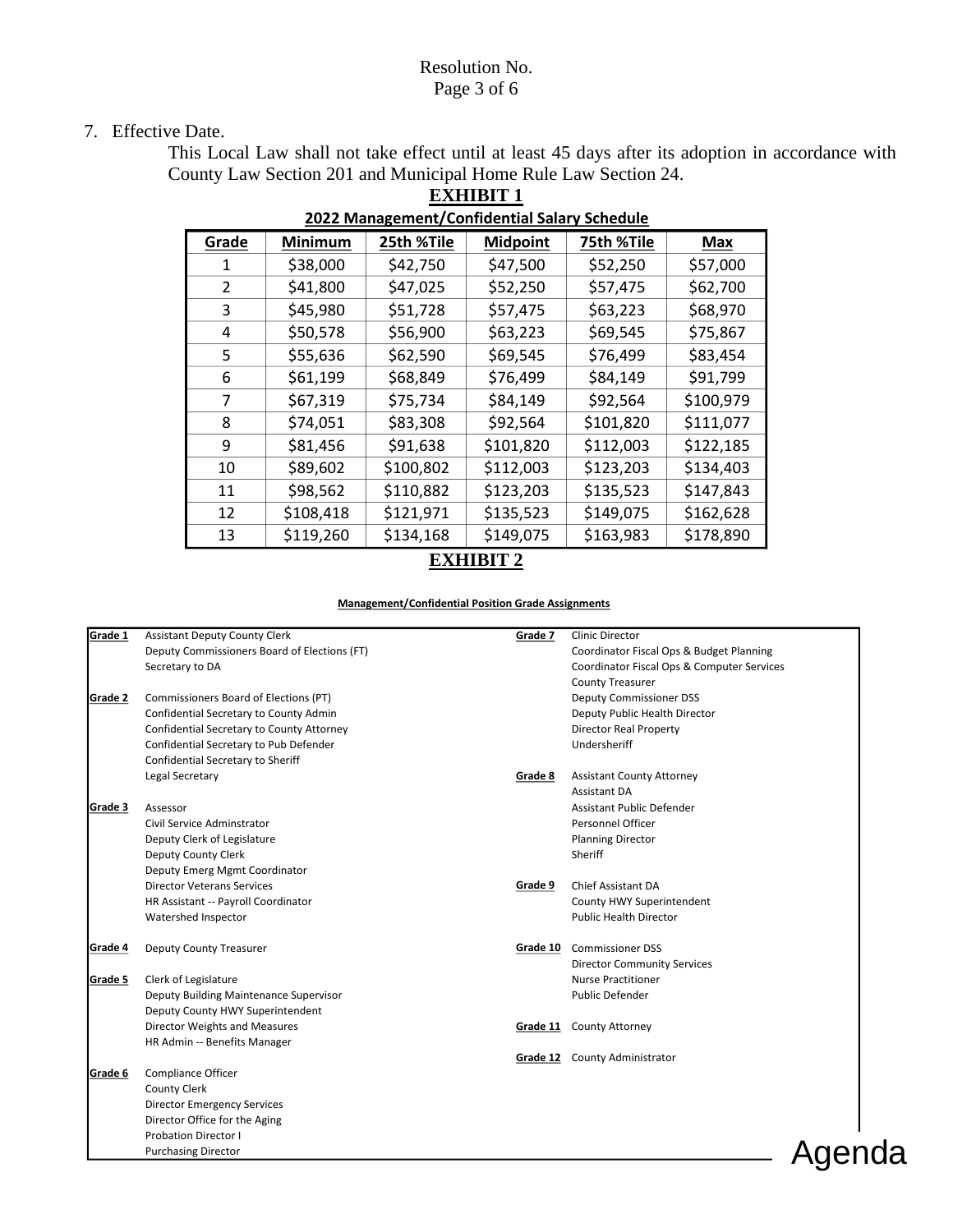# Resolution No. Pages 4 - 8 **Exhibit 3 Salary Adjustments**

| <b>Incumbent</b>               | <b>Title</b>                                                | <b>Current</b><br><b>Salary</b> | Grade          | <b>Final Salary</b><br><b>Recommend</b> | <b>Total Salary</b><br><b>Adjustment</b><br>(Rounded UP) | 2022<br><b>Increase</b> | 2023<br><b>Increase</b> | 2022<br><b>Annualized</b><br><b>Salary</b> |
|--------------------------------|-------------------------------------------------------------|---------------------------------|----------------|-----------------------------------------|----------------------------------------------------------|-------------------------|-------------------------|--------------------------------------------|
|                                | Director of Real                                            |                                 |                |                                         |                                                          |                         |                         |                                            |
| Anderson, Kelly A.             | Property Tax<br>Services                                    | \$85,000                        | $\overline{7}$ | \$85,000                                | \$0.00                                                   | \$0.00                  | \$0.00                  | \$85,000                                   |
| Baccile, Teri L.               | <b>Coord Fiscal</b><br>Oper $&$<br><b>Computer Svcs</b>     | \$76,690                        | $\overline{7}$ | \$84,149                                | \$4,460.00                                               | \$2,230.00              | \$2,230.00              | \$81,839                                   |
| Bartolomeo,<br>Patricia A.     | Assessor                                                    | \$50,786                        | 3              | \$51,728                                | \$942.00                                                 | \$471.00                | \$471.00                | \$51,257                                   |
| Bianco, Jennifer D.            | Human<br>Resources<br>Assistant -<br>Payroll<br>Coordinator | \$45,855                        | $\overline{3}$ | \$51,728                                | \$5,874.00                                               | \$2,937.00              | \$2,937.00              | \$48,792                                   |
| Bower, Brandy M.               | <b>Legal Secretary</b>                                      | \$44,708                        | $\overline{2}$ | \$47,025                                | \$2,317.00                                               | \$1,159.00              | \$1,158.00              | \$45,866                                   |
| Boyce, Clifford H.             | Director of<br>Weights and<br>Measures A**                  | \$81,282                        | 5              | \$81,282                                | \$0.00                                                   | \$0.00                  | \$0.00                  | \$81,282                                   |
| Brittingham, Joshua<br>R.      | Deputy County<br>Treasurer                                  | \$60,000                        | $\overline{4}$ | \$60,000                                | \$0.00                                                   | \$0.00                  | \$0.00                  | \$60,000                                   |
| Cole, Jennifer L.              | Secretary to the<br>District<br>Attorney                    | \$38,480                        | $\mathbf{1}$   | \$42,750                                | \$4,270.00                                               | \$2,135.00              | \$2,135.00              | \$40,615                                   |
| Crane, Shannonlee<br><b>B.</b> | Conf. Secretary<br>to the Sheriff                           | \$41,000                        | $\overline{2}$ | \$47,025                                | \$6,026.00                                               | \$3,013.00              | $\overline{$}3,013.00$  | \$44,013                                   |
| Cunningham,<br>Ramona          | Conf. Secretary<br>to the<br>County<br>Attorney             | \$44,100                        | $\overline{2}$ | \$47,025                                | \$2,926.00                                               | \$1,463.00              | \$1,463.00              | \$45,563                                   |
| Elkins, Kathryn R.             | Deputy<br>Commissioner                                      | \$45,333                        | $\mathbf{1}$   | \$45,333                                | \$0.00                                                   | \$0.00                  | \$0.00                  | \$45,333                                   |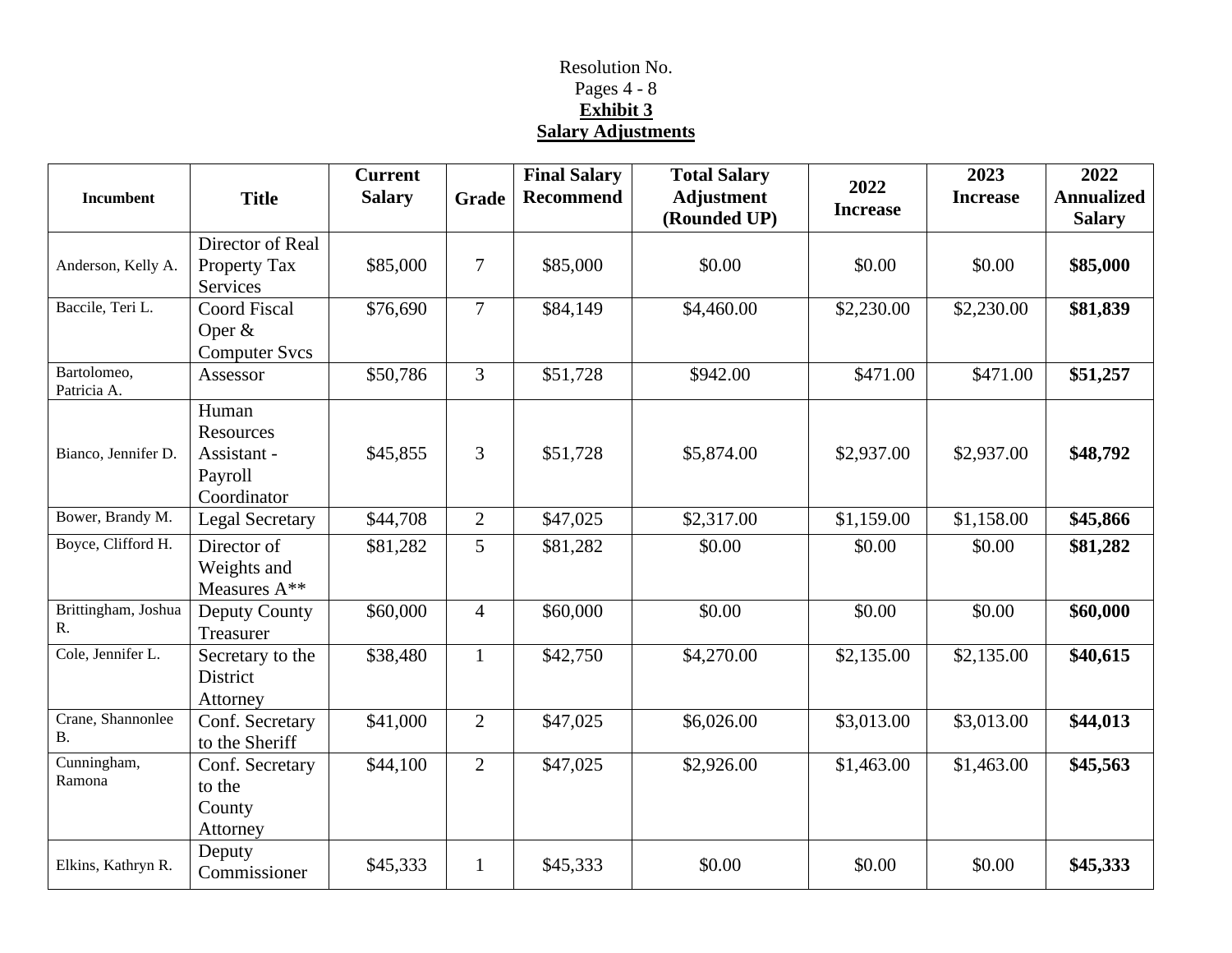|                            | Board of<br>Elections                                  |           |                |           |             |            |            |           |
|----------------------------|--------------------------------------------------------|-----------|----------------|-----------|-------------|------------|------------|-----------|
| Fratarcangelo,<br>JoAnn S. | Commissioner<br>of Social<br>Services                  | \$110,256 | 10             | \$112,003 | \$1,747.00  | \$874.00   | \$873.00   | \$111,129 |
| Getman, Steven J.          | County<br>Attorney                                     | \$122,818 | 11             | \$123,203 | \$385.00    | \$193.00   | \$192.00   | \$123,010 |
| Guild, Elizabeth H.        | Purchasing<br>Director                                 | \$74,066  | 6              | \$76,499  | \$2,434.00  | \$1,217.00 | \$1,217.00 | \$75,283  |
| Hazlitt, Kristin E.        | Assistant<br>County<br>Attorney                        | \$109,575 | 8              | \$109,575 | \$0.00      | \$0.00     | \$0.00     | \$109,575 |
| Hills, Stacy               | Deputy Public<br><b>Health Director</b>                | \$68,000  | $\overline{7}$ | \$75,734  | \$7,734.00  | \$3,867.00 | \$3,867.00 | \$71,867  |
| Hourihan, Jeremy J.        | <b>Chief Assistant</b><br>District<br>Attorney         | \$110,217 | 9              | \$110,217 | \$0.00      | \$0.00     | \$0.00     | \$110,217 |
| Husted, Stacy B.           | Clerk of the<br>Legislature                            | \$74,915  | 5 <sup>5</sup> | \$74,915  | \$0.00      | \$0.00     | \$0.00     | \$74,915  |
| Johnson, Lorraine<br>G.    | Personnel<br>Officer*                                  | \$88,358  | 8              | \$92,564  | \$4,207.00  | \$2,104.00 | \$2,103.00 | \$90,461  |
| Kelly, Jason E.            | Deputy<br><b>Building</b><br>Maintenance<br>Supervisor | \$74,441  | 5              | \$74,441  | \$0.00      | \$0.00     | \$0.00     | \$74,441  |
| Mack, Jamee L.             | Deputy Clerk of<br>the Legislature                     | \$59,915  | 3              | \$59,915  | \$0.00      | \$0.00     | \$0.00     | \$59,915  |
| Marmor. Sophie J.          | Assistant<br>District<br>Attorney                      | \$84,732  | 8              | \$84,732  | \$0.00      | \$0.00     | \$0.00     | \$84,732  |
| McIlroy, Alan R.           | Assessor                                               | \$53,878  | 3              | \$53,878  | \$0.00      | \$0.00     | \$0.00     | \$53,878  |
| Orr, Lisa A.               | Conf. Secretary<br>to the Public<br>Defender           | \$57,243  | 2              | \$57,243  | \$0.00      | \$0.00     | \$0.00     | \$57,243  |
| Parker, Sharlene A.        | Civil Service<br>Administrator                         | \$41,269  | 3              | \$51,728  | \$10,459.00 | \$5,230.00 | \$5,229.00 | \$46,498  |
| Pence, Nicole S.           | <b>Assistant Public</b>                                | \$77,925  | 8              | \$83,308  | \$5,384.00  | \$2,692.00 | \$2,692.00 | \$80,617  |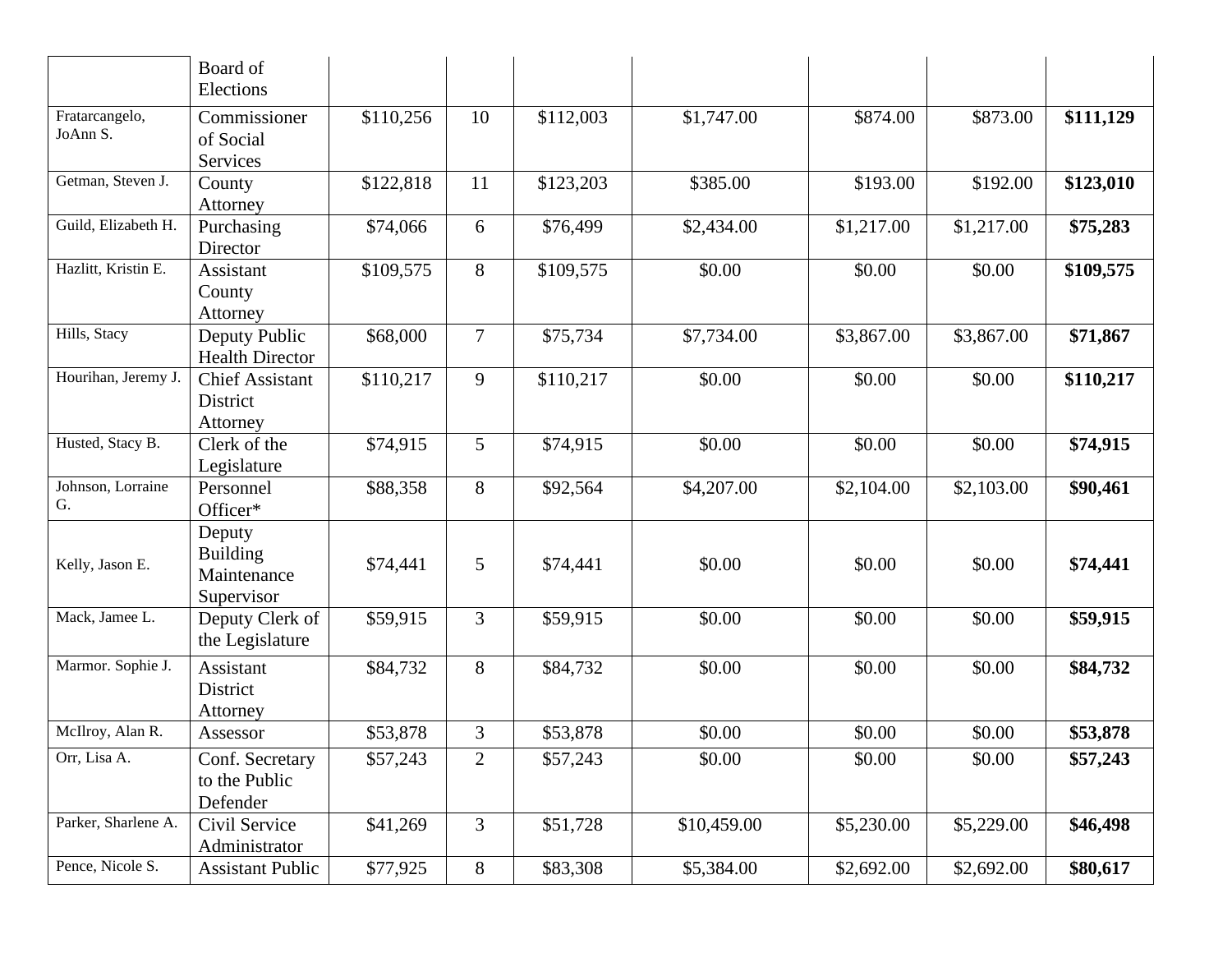|                           | Defender                                                     |           |                |           |            |            |            |           |
|---------------------------|--------------------------------------------------------------|-----------|----------------|-----------|------------|------------|------------|-----------|
| Perry, Donald R.          | Deputy County<br>Highway<br>Superintendent                   | \$71,365  | 5              | \$71,365  | \$0.00     | \$0.00     | \$0.00     | \$71,365  |
| Philbin, Theresa          | <b>County Clerk</b>                                          | \$72,192  | 6              | \$76,499  | \$4,308.00 | \$2,154.00 | \$2,154.00 | \$74,346  |
| Raniewicz, Mark R.        | <b>Assistant Public</b><br>Defender                          | \$81,042  | 8              | \$83,308  | \$2,266.00 | \$1,133.00 | \$1,133.00 | \$82,175  |
| Rea, Tarra M.             | Assistant<br>Deputy County<br>Clerk                          | \$41,560  | $\mathbf{1}$   | \$42,750  | \$1,190.00 | \$595.00   | \$595.00   | \$42,155  |
| Rosno, Christopher<br>T.  | Probation<br>Director I                                      | \$81,226  | 6              | \$81,226  | \$0.00     | \$0.00     | \$0.00     | \$81,226  |
| Rosno, M. Shawn           | Director of<br>Community<br>Services                         | \$131,337 | 10             | \$131,337 | \$0.00     | \$0.00     | \$0.00     | \$131,337 |
| Roush, Katie M.           | Compliance<br>Officer                                        | \$74,569  | 6              | \$74,569  | \$0.00     | \$0.00     | \$0.00     | \$74,569  |
| Rumsey, Kevin P           | Sheriff                                                      | \$97,542  | 8              | \$97,542  | \$0.00     | \$0.00     | \$0.00     | \$97,542  |
| Smith, Kirk N.            | Director of<br>Emergency<br>Services                         | \$72,000  | 6              | \$76,499  | \$4,500.00 | \$2,250.00 | \$2,250.00 | \$74,250  |
| Sokolowski, Holley<br>А.  | County<br>Treasurer                                          | \$78,254  | $\overline{7}$ | \$84,149  | \$5,895.00 | \$2,948.00 | \$2,947.00 | \$81,201  |
| Spaccio, Karen E.         | Human<br>Resources<br>Administrator -<br><b>Benefits Mgr</b> | \$67,340  | 5              | \$69,545  | \$2,206.00 | \$1,103.00 | \$1,103.00 | \$68,443  |
| Stevens, Vinton<br>Bovier | Assistant<br>County<br>Attorney                              | \$82,249  | 8              | \$83,308  | \$1,059.00 | \$530.00   | \$529.00   | \$82,778  |
| Sturges, Darrel C.        | Watershed<br>Inspector                                       | \$58,664  | 3              | \$58,664  | \$0.00     | \$0.00     | \$0.00     | \$58,664  |
| Thomaris, Dianne<br>G.    | <b>Coord Fiscal</b><br>Oper & Budget<br>Planning*            | \$93,847  | $\overline{7}$ | \$93,847  | \$0.00     | \$0.00     | \$0.00     | \$93,847  |
| Thornton, Amy S.          | Deputy County<br>Clerk                                       | \$51,727  | 3              | \$51,728  | \$1.00     | \$1.00     | \$0.00     | \$51,727  |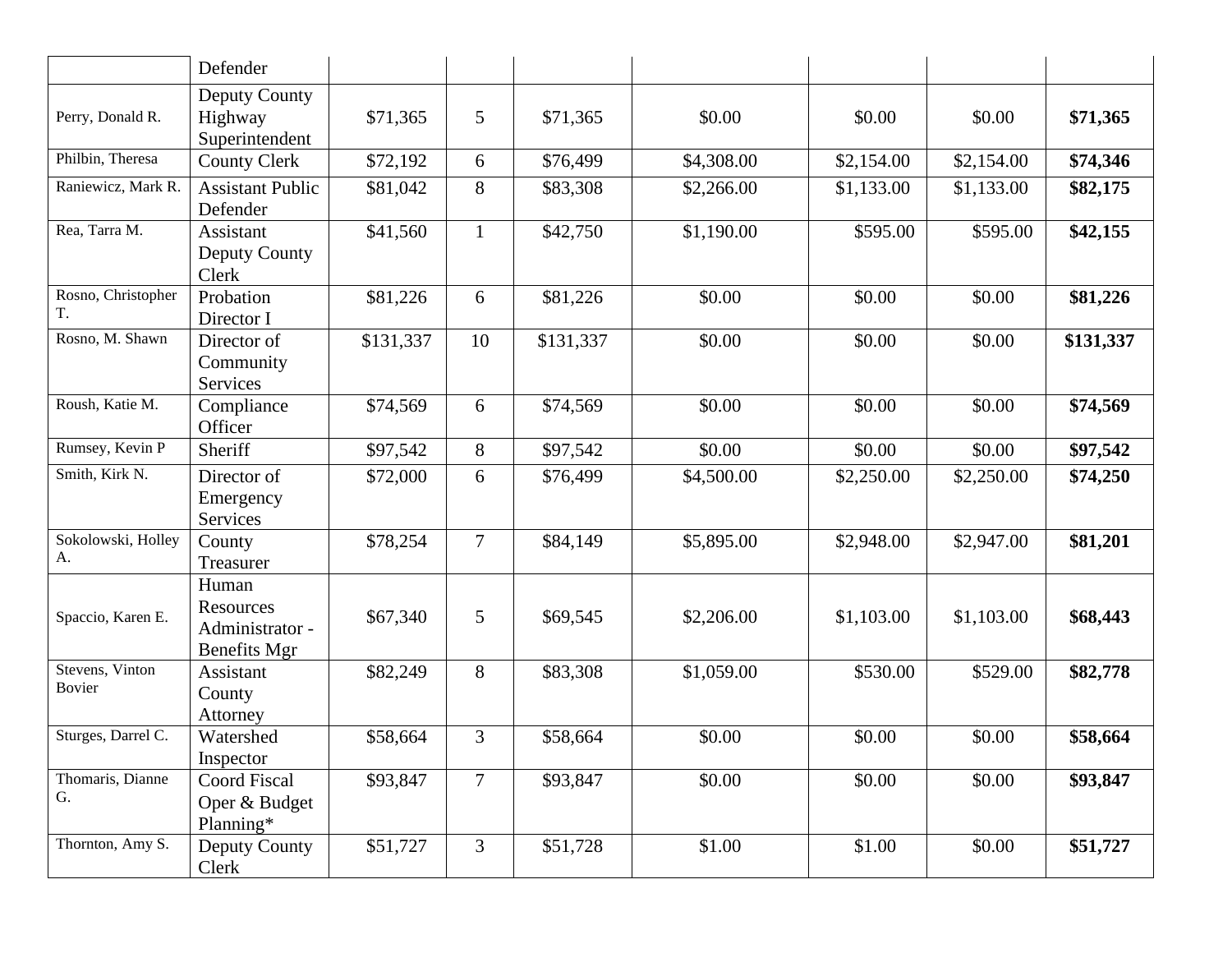| Thurston, Kenneth<br>R.                              | County<br>Highway<br>Superintendent*                      | \$104,495 | 9              | \$104,495 | \$0.00      | \$0.00     | \$0.00     | \$104,495 |
|------------------------------------------------------|-----------------------------------------------------------|-----------|----------------|-----------|-------------|------------|------------|-----------|
| Tomassi, Peggy A.                                    | Conf. Secretary<br>to the County<br>Administrator         | \$55,539  | $\overline{2}$ | \$55,539  | \$0.00      | \$0.00     | \$0.00     | \$55,539  |
| Toupin, Nita L.                                      | <b>Nurse</b><br>Practitioner                              | \$102,653 | 10             | \$102,653 | \$0.00      | \$0.00     | \$0.00     | \$102,653 |
| VanHorn, Kristin<br>Ε.                               | Planning<br>Director                                      | \$85,066  | 8              | \$92,564  | \$7,498.00  | \$3,749.00 | \$3,749.00 | \$88,815  |
| Vondracek,<br>Kristina A.                            | Deputy<br>Commissioner<br>Board of<br>Elections           | \$42,682  | $\mathbf{1}$   | \$42,750  | \$68.00     | \$34.00    | \$34.00    | \$42,716  |
| Waite, Tamre S.                                      | Director of<br>Office for the<br>Aging                    | \$78,539  | 6              | \$78,539  | \$0.00      | \$0.00     | \$0.00     | \$78,539  |
| Wasicki, Michele<br>R.                               | Deputy<br>Commissioner<br>of Social<br>Services           | \$83,752  | $\overline{7}$ | \$84,149  | \$398.00    | \$199.00   | \$199.00   | \$83,951  |
| Williams, Christy<br>L.                              | <b>Nurse</b><br>Practitioner                              | \$109,545 | 10             | \$112,003 | \$2,458.00  | \$1,229.00 | \$1,229.00 | \$110,774 |
| Zeigler, Andrew M.                                   | Undersheriff                                              | \$77,000  | $\overline{7}$ | \$77,000  | \$0.00      | \$0.00     | \$0.00     | \$77,000  |
| <b>Part-Time/Less</b><br>than Full-Time<br>positions |                                                           |           |                |           |             |            |            |           |
| Cerio, Frederick M.                                  | <b>Assistant Public</b><br>Defender - 30<br>Hours         | \$50,646  | 8              | \$62,481  | \$11,835.00 | \$5,918.00 | \$5,917.00 | \$56,563  |
| Cicora, Mark J. Jr                                   | Deputy<br>Emergency<br>Management<br>Coord - 17<br>Hrs/Wk | \$28,095  | $\overline{3}$ | \$28,095  | \$0.00      | \$0.00     | \$0.00     | \$28,095  |
| Cole-Scott, Joan E.                                  | Director of<br>Veterans<br>Service Agency                 | \$29,377  | 3              | \$29,377  | \$0.00      | \$0.00     | \$0.00     | \$29,377  |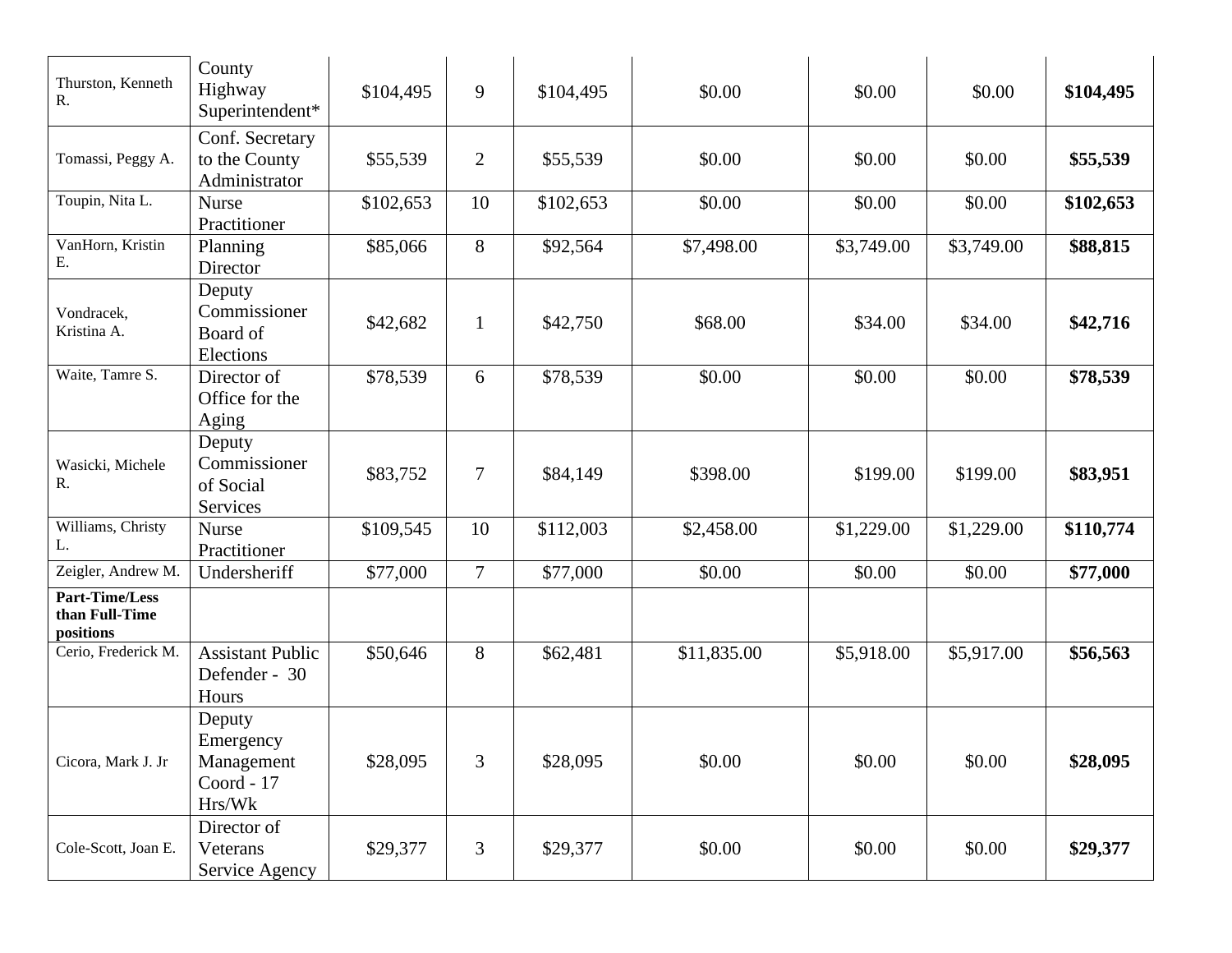|                          | $-20$ Hrs                                        |          |                |          |            |            |            |          |
|--------------------------|--------------------------------------------------|----------|----------------|----------|------------|------------|------------|----------|
| Elkins, Carolyn C.       | Commissioner,                                    | \$15,908 | $\overline{2}$ | \$22,206 | \$6,299.00 | \$3,150.00 | \$3,149.00 | \$19,057 |
|                          | Board of<br>Elections - PT                       |          |                |          |            |            |            |          |
| Fazzary, Joseph          | Commissioner,<br>Board of<br>Elections - PT      | \$15,908 | 2              | \$22,206 | \$6,299.00 | \$3,150.00 | \$3,149.00 | \$19,057 |
| Hollenbeck, Nicole<br>А. | Legal Secretary<br>$-17$ hrs/wk                  | \$26,940 | 2              | \$26,940 | \$0.00     | \$0.00     | \$0.00     | \$26,940 |
| Tunney, John C.          | Assistant<br>District<br>Attorney - 25<br>Hrs/Wk | \$52,004 | 8              | \$52,068 | \$65.00    | \$33.00    | \$32.00    | \$52,036 |

\*Works in two Departments. \*\* Shared with two other Counties.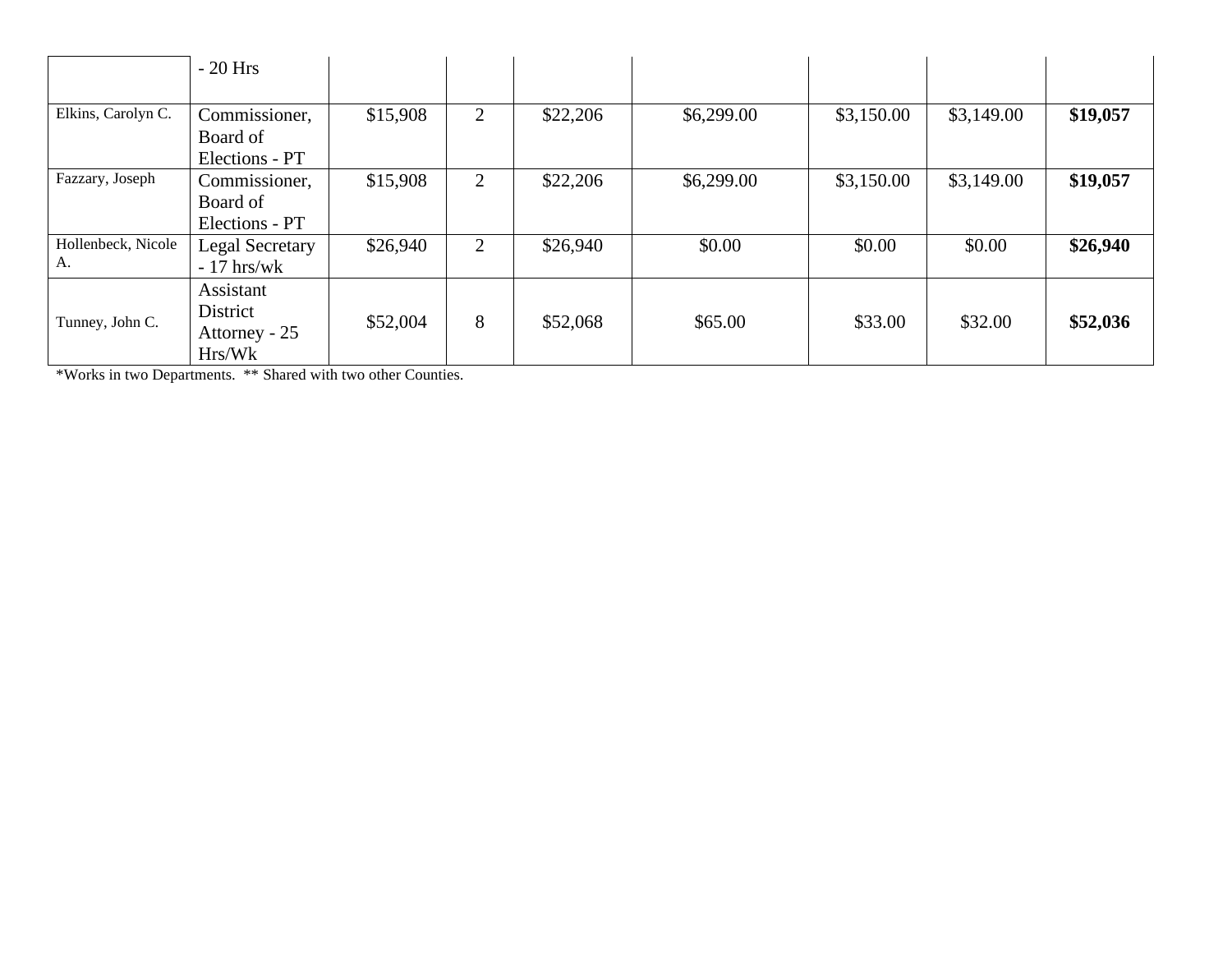Regular Meeting June 13, 2022

Intro. No.  $8$ Approved by Committee PCB Approved by Co. Atty. SJG

| Motion by    |         |             |  |  |  |  |
|--------------|---------|-------------|--|--|--|--|
| Seconded by  |         |             |  |  |  |  |
| Vote:        | Ayes to | <b>Noes</b> |  |  |  |  |
| Name of Noes |         |             |  |  |  |  |

#### RE: AUTHORIZE DISTRIBUTION OF MORTGAGE TAX RECEIPTS PURSUANT TO SECTION 261 OF THE NEW YORK STATE TAX LAW FOR THE PERIOD OF OCTOBER 1, 2021 THROUGH MARCH 31, 2022

WHEREAS, the County Clerk and Treasurer have presented their report concerning mortgage tax receipts for the period October 1, 2021 through March 31, 2022, pursuant to Section 261 of the New York State Tax Law, and the same has been apportioned to the various municipalities thereto.

NOW, THEREFORE, BE IT RESOLVED, that the County Treasurer be, and hereby is, authorized to pay the respective towns and villages of Schuyler County those amounts listed below.

| <b>TOWNS</b>  | <b>Amount Due</b> | <b>VILLAGES</b>      | <b>Amount Due</b> |
|---------------|-------------------|----------------------|-------------------|
| Catharine     | \$15,244.31       | <b>Burdett</b>       | \$1,223.22        |
| Cayuta        | \$2,247.16        | <b>Montour Falls</b> | \$5,314.91        |
| Dix           | \$31,129.18       | Odessa               | \$2,119.32        |
| Hector        | \$72,351.37       | <b>Watkins Glen</b>  | \$10,800.09       |
| Montour       | \$15,632.78       |                      |                   |
| Orange        | \$12,150.53       |                      |                   |
| Reading       | \$18,498.11       |                      |                   |
| Tyrone        | \$30,155.07       |                      |                   |
| <b>TOTALS</b> | \$197,408.51      |                      | \$19,457.54       |

#### **MORTGAGE TAX DISTRIBUTION AMONG TOWNS AND VILLAGES OCTOBER 1, 2021 THROUGH MARCH 31, 2022**

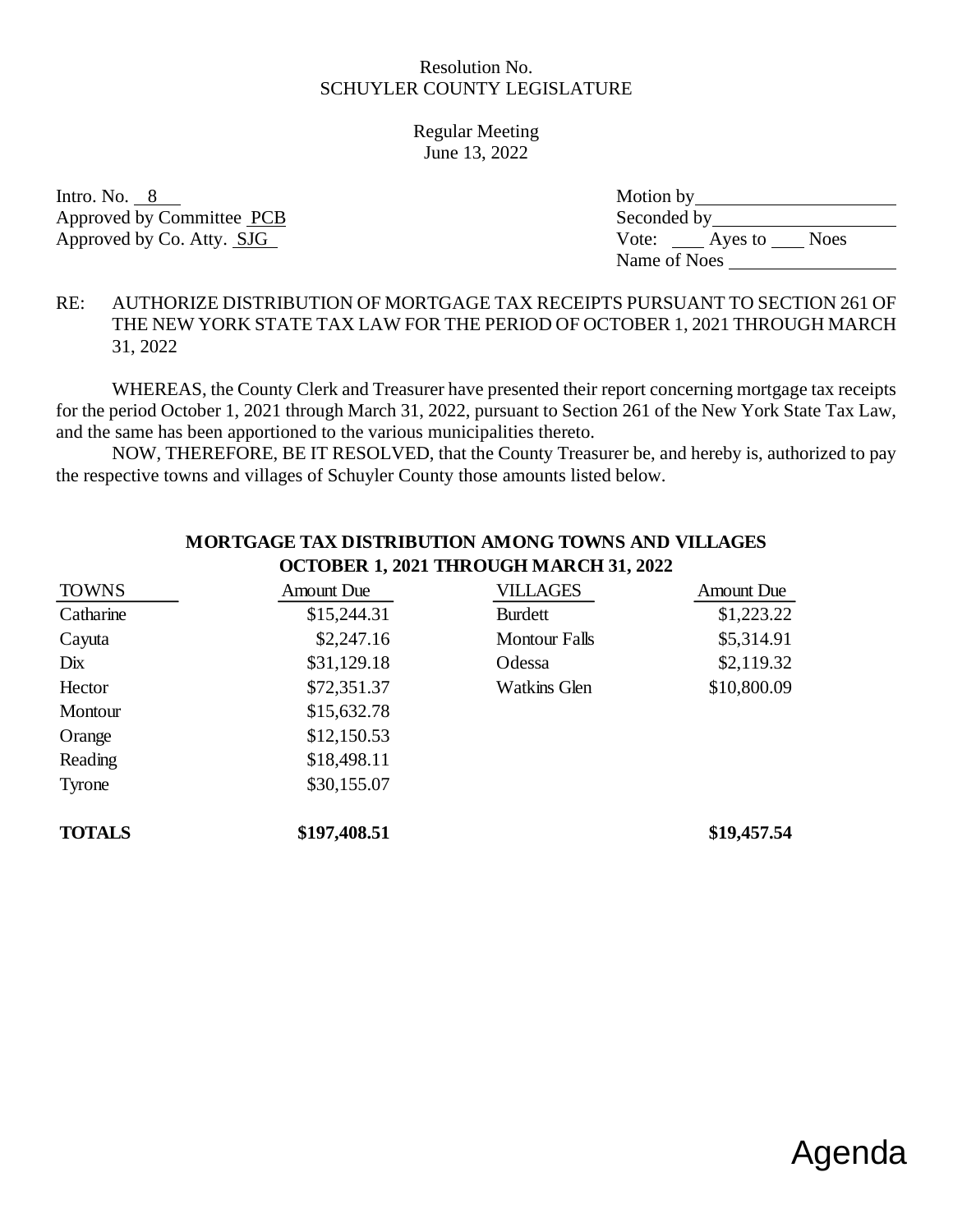Regular Meeting June 13, 2022

Intro. No.  $9$ Approved by Committee PCB Approved by Co. Atty. SJG

| Motion by    |         |             |  |  |  |  |
|--------------|---------|-------------|--|--|--|--|
| Seconded by  |         |             |  |  |  |  |
| Vote:        | Ayes to | <b>Noes</b> |  |  |  |  |
| Name of Noes |         |             |  |  |  |  |

# RE: STANDARD WORKDAY AND REPORTING RESOLUTION FOR THE YEAR 2022

BE IT RESOLVED, that the Schuyler County Legislature, Location Code 10044, hereby establishes the following standard workdays for the following title(s) and will report the official(s) to the New York State and Local Retirement System based on the record of activities.

|                          |                    | <b>STANDARD</b><br><b>WORKDAY</b> |                         | <b>PARTICIPATES</b><br><b>IN EMPLOYER'S</b><br><b>TIME KEEPING</b> | <b>DAYS/MONTH</b><br><b>(BASED ON</b><br><b>RECORD OF</b> |
|--------------------------|--------------------|-----------------------------------|-------------------------|--------------------------------------------------------------------|-----------------------------------------------------------|
| <b>TITLE</b>             | <b>NAME</b>        | (HRS/DAY)                         | <b>TERM BEGINS/ENDS</b> | SYSTEM (Y/N)                                                       | <b>ACTIVITIES</b> )                                       |
| Elected Officials        |                    |                                   |                         |                                                                    |                                                           |
| Sheriff                  | Kevin P. Rumsey    |                                   | 01/01/2022-12/31/2025   | N                                                                  | 28.14                                                     |
| <b>District Attorney</b> | Joseph G. Fazzary  |                                   | 01/01/2022-12/31/2025   | N                                                                  | 28.4                                                      |
| <b>County Clerk</b>      | Theresa A. Philbin |                                   | 01/01/2022-12/31/2025   | N                                                                  | 28.00                                                     |

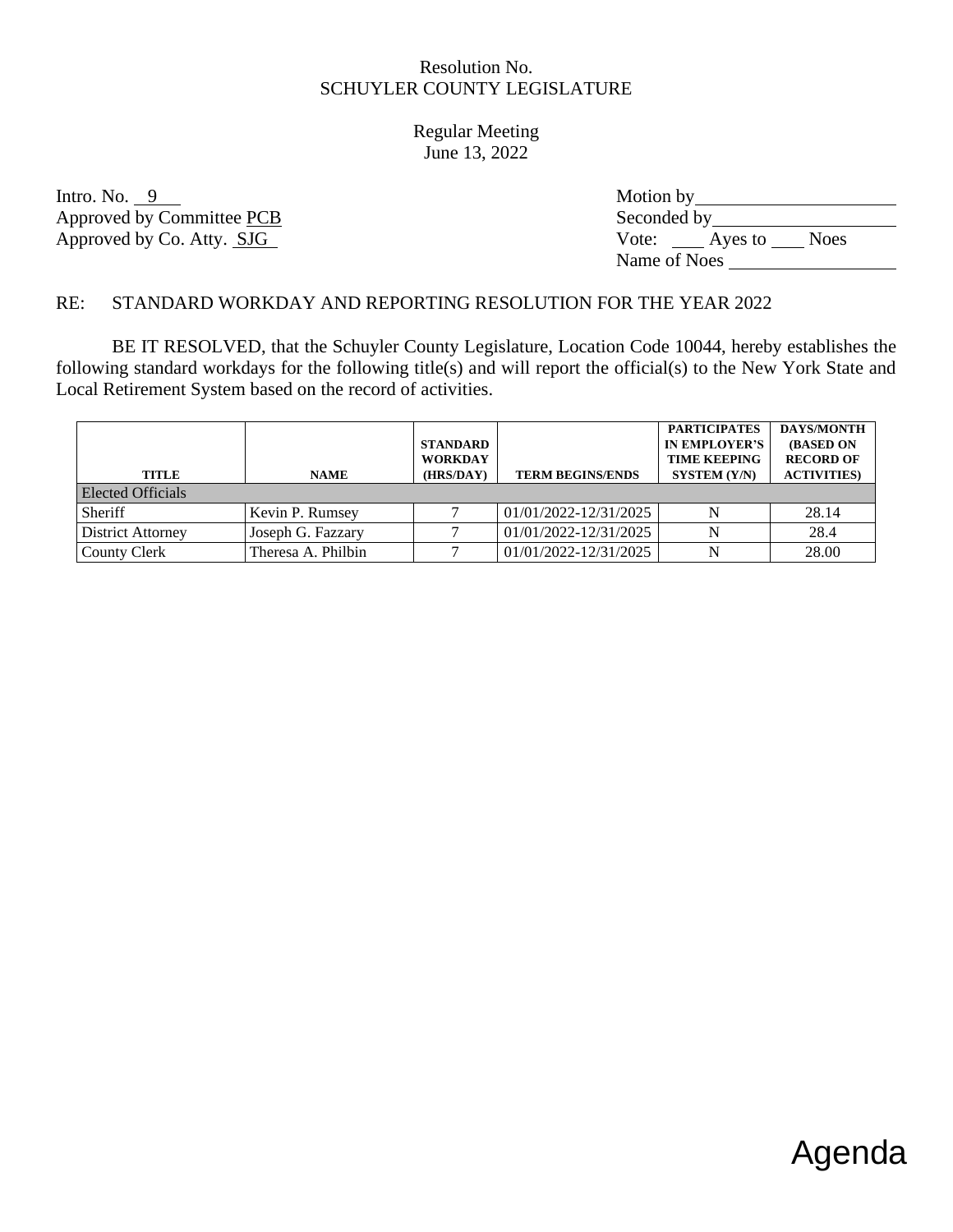Regular Meeting June 13, 2022

Intro. No.  $10$ Approved by Committee MLL Approved by Co. Atty. SJG

| Motion by    |         |             |
|--------------|---------|-------------|
| Seconded by  |         |             |
| Vote:        | Ayes to | <b>Noes</b> |
| Name of Noes |         |             |

# RE: AUTHORIZE ONE-YEAR CONTRACT WITH NORTHEAST PARENT AND CHILD SOCIETY, INC. FOR FOSTER CARE SERVICES – SOCIAL SERVICES DEPARTMENT

WHEREAS, the Commissioner of Social Services is charged with the responsibility for the administration of all child welfare services in the County pursuant to section 395 *et seq.* of Social Services Law, and

WHEREAS, to conform with the requirements contained in the "Family First Prevention Services Act" (FFPSA), Public Law (PL) sections 115-123 enacted February 9, 2018, and in effect for the State of New York on September 29, 2021, the Department of Social Services is required to enter into a contract for foster care services, and

WHEREAS, Northeast Parent and Child Society, Inc. will provide the Foster Care services per the maximum State aid reimbursement rate, for the term of November 1, 2021 through October 31, 2022.

NOW, THEREFORE, BE IT RESOLVED, that the Chairman of the Legislature be hereby authorized to execute a one-year contract with Northeast Parent and Child Society, Inc. for the Schuyler County Social Services Department for foster care services, for the term November 1, 2021 through October 31, 2022, at costs per Office of Children and Family Services (OCFS) maximum State aid reimbursement rates, funding available in the Social Services budget, contract approved as to form by the Schuyler County Attorney.

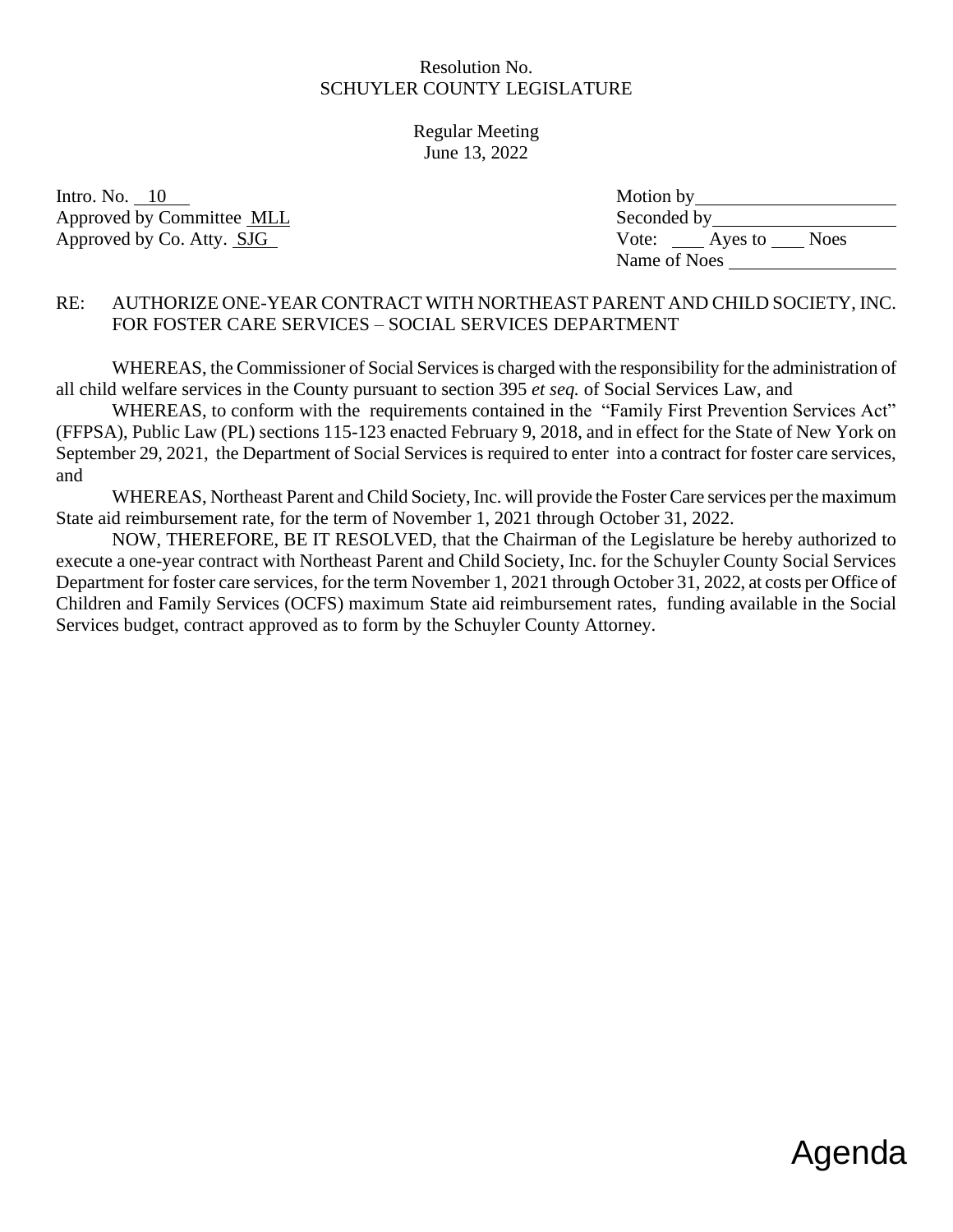Regular Meeting June 13, 2022

Intro. No.  $11$ Approved by Committee MLL Approved by Co. Atty. SJG

| Motion by    |         |             |
|--------------|---------|-------------|
| Seconded by  |         |             |
| Vote:        | Ayes to | <b>Noes</b> |
| Name of Noes |         |             |

#### RE: AUTHORIZE FIVE-YEAR CONTRACT WITH SATELLITE TRACKING OF PEOPLE LLC FOR ELECTRONIC MONITORING SERVICES – SOCIAL SERVICES DEPARTMENT

WHEREAS, the Social Services Department has been contracting with Satellite Tracking LLC for device rental for electronic monitoring services for clients, and

WHEREAS, Satellite Tracking LLC has agreed to a new five-year term, with rates for GPS Devices at \$3.08 per day, per unit, mobile charger \$75.00 purchase rate, monitoring center services at \$0.50 per day included in Exhibit A in the contract, with a term of January 1, 2022 through December 31, 2026.

NOW, THEREFORE, BE IT RESOLVED, that the Chairman of the Legislature be hereby authorized to execute a five-year contract with Satellite Tracking LLC for the Social Services Department for electronic monitoring services, for the term January 1, 2022 through December 31, 2026, at the rates set above included in Exhibit A of the contract, funding available in account no. 001.6010.0552 – OTDA & OCFS Programs, contract approved as to form by the Schuyler County Attorney.

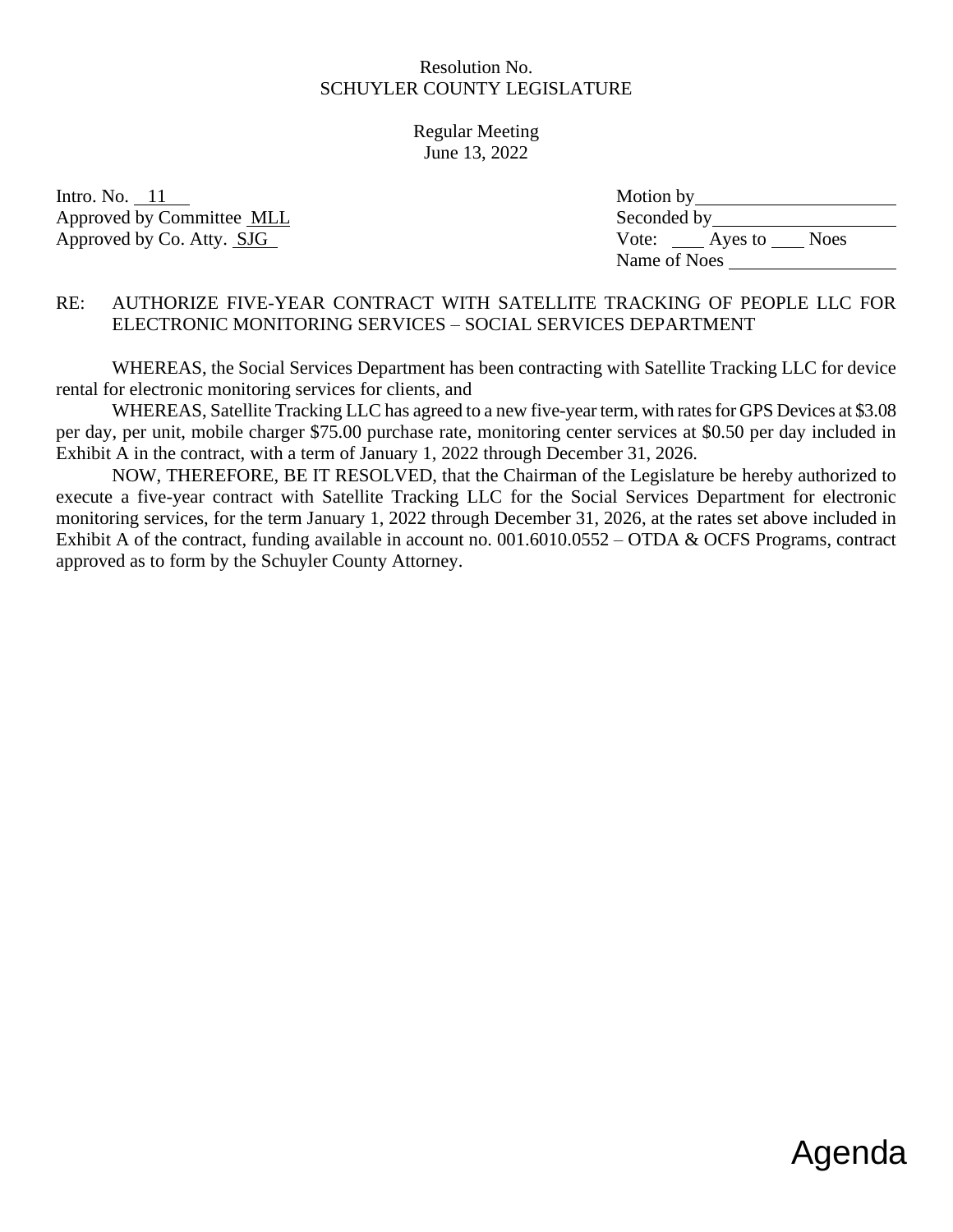Regular Meeting June 13, 2022

Intro. No.  $12$ Approved by Committee MLL Approved by Co. Atty. SJG

| Motion by    |         |             |
|--------------|---------|-------------|
| Seconded by  |         |             |
| Vote:        | Ayes to | <b>Noes</b> |
| Name of Noes |         |             |

### RE: AUTHORIZE SIGNING OF THE PATRIOT ACT COMPLIANCE CERTIFICATION FORM TO RECEIVE FUNDING FROM THE UNITED WAY – OFFICE FOR THE AGING DEPARTMENT

WHEREAS, the Schuyler County Office for the Aging (SCOFA) has been designated to receive funds from the United Way of the Southern Tier as well as the United Way of Tompkins County via individual donations made during the United Way Community Campaign, and

WHEREAS, Federal regulation, under the USA Patriot Act and other counterterrorism laws, requires the United Way to institute a comprehensive compliance program designed to detect and prevent the flow of funds to terrorists and/or terrorist organizations, and

 WHEREAS, this requires completion of the Patriot Act Compliance Certification form by the recipient prior to disbursement of payments by the United Way, and

WHEREAS, SCOFA will begin receiving disbursements once the form is signed and submitted.

 NOW, THEREFORE, BE IT RESOLVED, that the Chairman of the Legislature is hereby authorized to sign the Patriot Act Compliance Certification form for the United Way of the Southern Tier as well as the United Way of Tompkins County, said certification approved as to form by the Schuyler County Attorney.

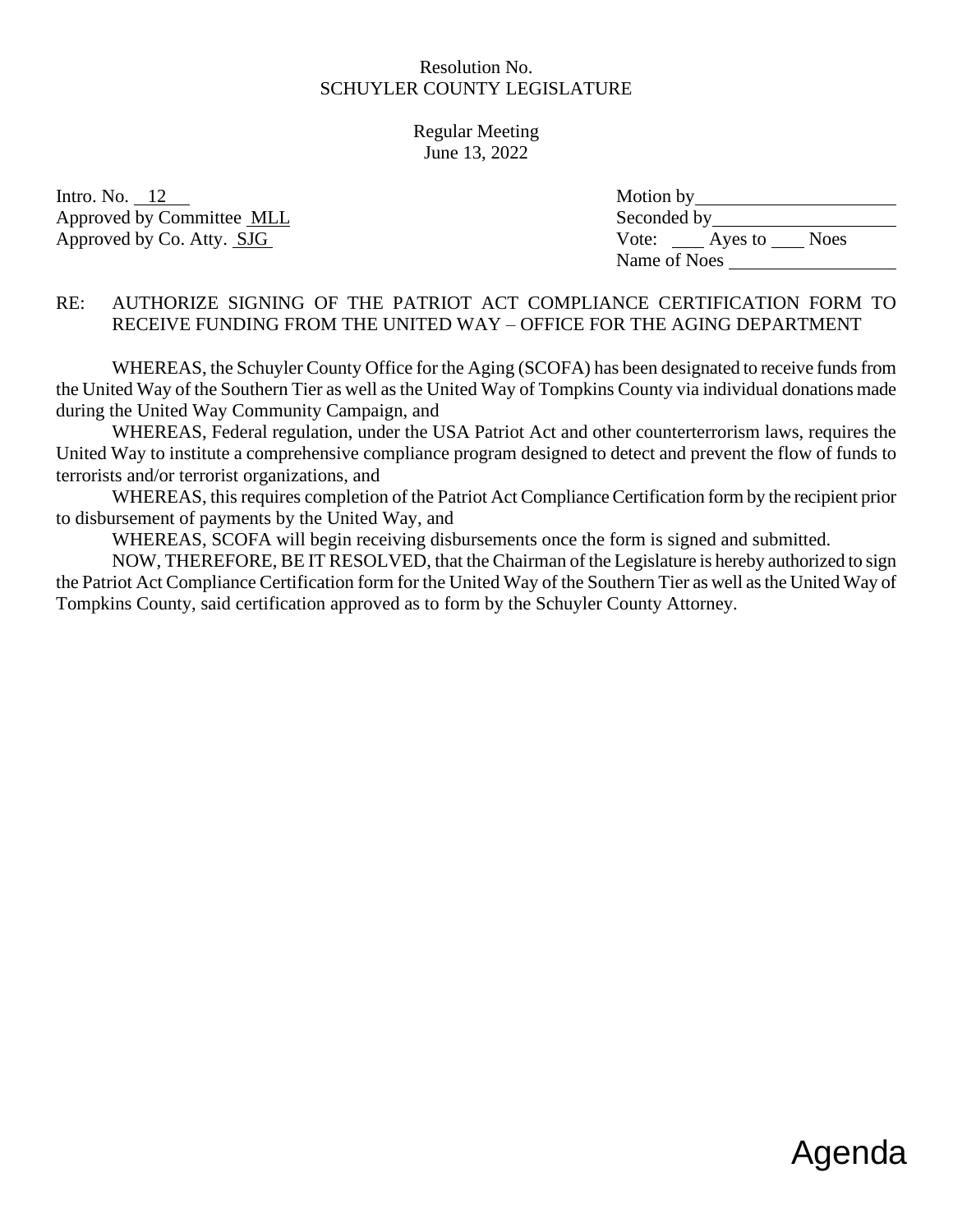Regular Meeting June 13, 2022

Intro. No.  $13$ Approved by Committee MLL Approved by Co. Atty. SJG

| Motion by    |         |             |
|--------------|---------|-------------|
| Seconded by  |         |             |
| Vote:        | Ayes to | <b>Noes</b> |
| Name of Noes |         |             |

#### RE: AUTHORIZE CONTRACT WITH FINGER LAKES HEALTH SYSTEMS, INC. DBA COMMON GROUND HEALTH FOR A COVID-19 VACCINE COMMUNICATION CAMPAIGN - PUBLIC HEALTH DEPARTMENT

WHEREAS, Schuyler County Public Health has received grant funds through the Epidemiology Laboratory Capacity (ELC) Schools Grant to provide the Implementation of a COVID-19 Vaccine Communication Campaign, and

WHEREAS, Finger Lakes Health Systems, Inc., dba Common Ground Health has agreed to manage the implementation of the campaign, at a cost of \$4,676.98, for a term of January 11, 2022 through January 11, 2023.

NOW, THEREFORE, BE IT RESOLVED, that the Chairman of the Legislature be hereby authorized to execute a contract with Finger Lakes Health Systems, Inc. dba Common Ground Health for the Public Health Department for implementation of a COVID-19 Vaccine Communication Campaign, for the term January 11, 2022 through January 11, 2023, at a cost of \$4,676.98, funding available in account no.  $001.4010.0401.4001 - ELC$ Schools Grant, contract approved as to form by the Schuyler County Attorney.

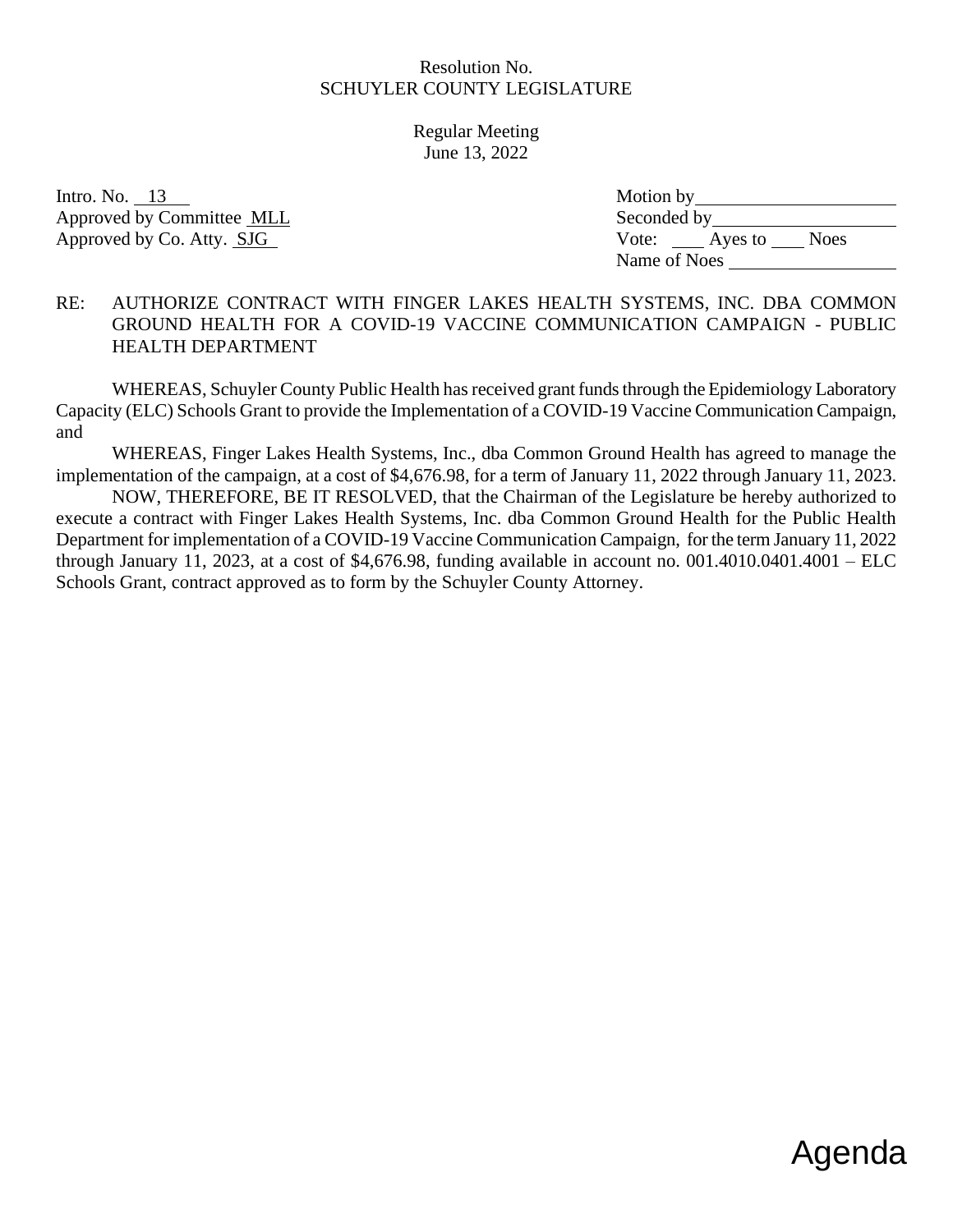#### Regular Meeting June 13, 2022

Intro. No.  $14$ Approved by Committee MLL-Individually Approved by Co. Atty. SJG

| Motion by    |         |             |
|--------------|---------|-------------|
| Seconded by  |         |             |
| Vote:        | Ayes to | <b>Noes</b> |
| Name of Noes |         |             |

### RE: ACCEPT BIDS FOR TRANSPORTATION OF PRESCHOOL CHILDREN WITH DISABILITIES AND EARLY INTERVENTION CHILDREN 2022 THROUGH 2025 – PUBLIC HEALTH DEPARTMENT

WHEREAS, Resolution No. 123-22 authorized advertising for bids for transportation of preschool children with disabilities and early intervention children, and

WHEREAS, three bids were received and opened with the following recommendations being made.

NOW, THEREFORE, BE IT RESOLVED, that the bid from Chemung-Schuyler Counties Chapter, NYSARC, Inc. (dba The Arc of Chemung-Schuyler) is hereby accepted for transportation of preschool children with disabilities and early intervention children for the following rates per route:

#### **AGENCIES**

Severn School – CPP Franziska Racker Centers – Wilkins Rd Site Franziska Racker Centers – Newfield Site Franziska Racker Centers–Spencer Van Etten Site Pathways, Inc. – Elmira Site RATES TERMS

| <b>TERMS</b>       |
|--------------------|
| $7/1/22 - 6/30/23$ |
| $7/1/23 - 6/30/24$ |
| $7/1/24 - 6/30/25$ |
|                    |

**AGENCIES** South Seneca Central School - Interlaken Yates ARC / Keuka Lake – Schools

| <b>TERMS</b>       |
|--------------------|
| $7/1/22 - 6/30/23$ |
| $7/1/23 - 6/30/24$ |
| $7/1/24 - 6/30/25$ |
|                    |

Rate applies to all agency locations: *Additional charge per additional child* - *\$35 (no more than five (5)* 

| children in one van per trip)                | <b>RATES</b>     | <b>TERMS</b>                                          |
|----------------------------------------------|------------------|-------------------------------------------------------|
| <b>Miscellaneous Transportation Personal</b> | \$5.50 per mile  | $7/1/22 - 6/30/23$                                    |
| contact information required for pick up     | \$5.75 per mile  | $7/1/23 - 6/30/24$                                    |
| and destination point to ensure the safety   | $$6.00$ per mile | $7/1/24 - 6/30/25$                                    |
| of the child                                 |                  | No more than five $(5)$ children in one van per trip. |

BE IT FURTHER RESOLVED, that since certain students may be eligible for transport by a parent, school district or public transportation, this award is not an exclusive contract for services, and

BE IT FURTHER RESOLVED, that the Chairman of the Legislature be hereby authorized to enter into a contract with Chemung-Schuyler Counties Chapter, NYSARC, Inc. (dba The Arc of Chemung-Schuyler), effective July 1, 2022 through June 30, 2025, funds available in the Public Health budget, account no. contract approved as to form by the Schuyler County Attorney. Agenda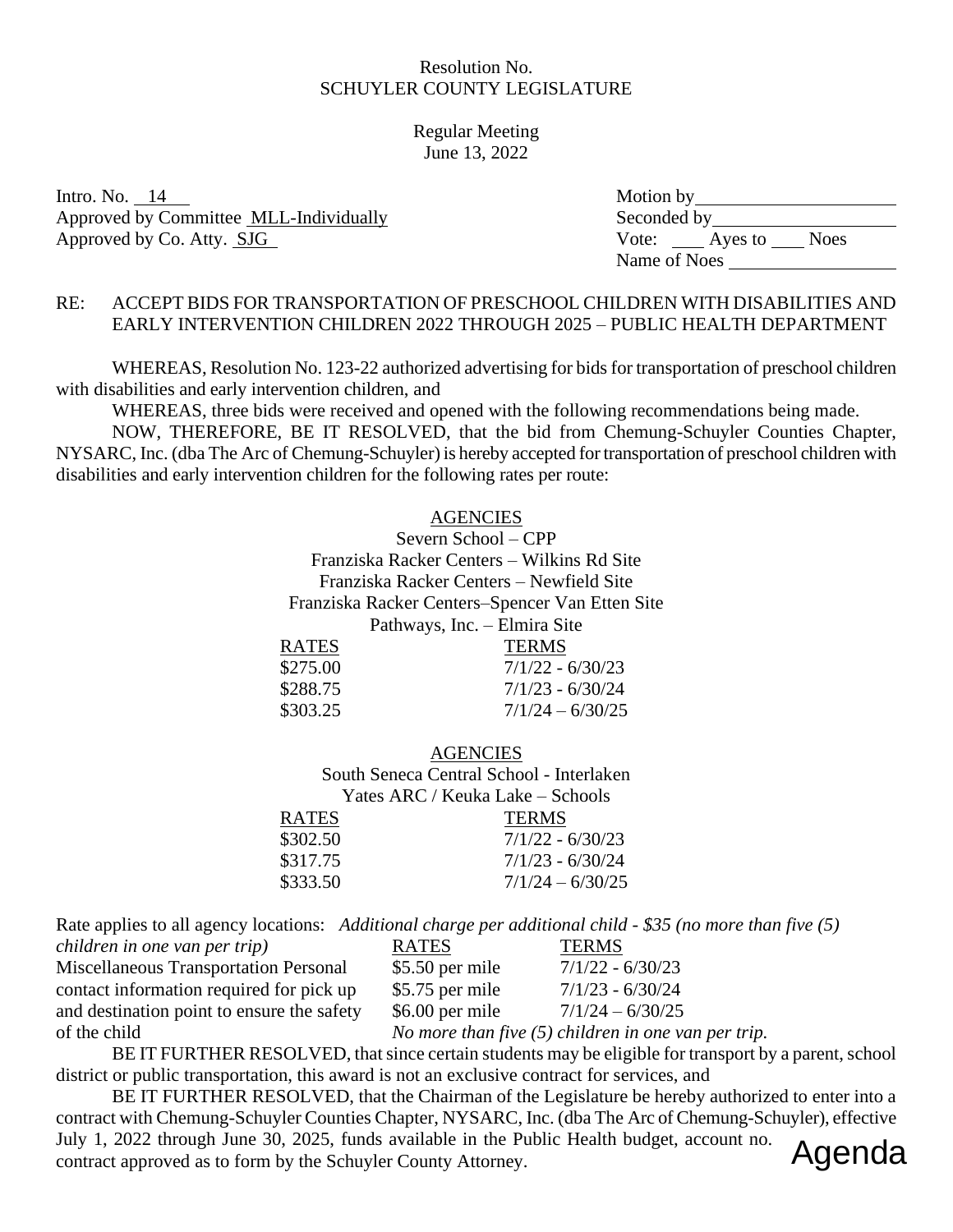Regular Meeting June 13, 2022

Intro. No.  $15$ Approved by Committee MLL Approved by Co. Atty. SJG

| Motion by    |         |             |
|--------------|---------|-------------|
| Seconded by  |         |             |
| Vote:        | Ayes to | <b>Noes</b> |
| Name of Noes |         |             |

#### RE: AUTHORIZE CONTRACT AMENDMENT WITH TENELEVEN GROUP LLC TO ADD AMERICAN MEDICAL ASSOCIATION (AMA) CPT LICENSES FOR CLINICIANS FORCOMMUNITY SERVICES - MENTAL HEALTH DEPARTMENT

WHEREAS, Schuyler County Mental Health has a current contract with TenEleven Group LLC for electronic billing services through December 31, 2022 for Community Services, and

WHEREAS, Community Services is now required to add the American Medical Association (AMA) CPT Licenses annual assessment per licensed user at a cost of \$18.00 each, and

WHEREAS, at this time Community Services has 17 Therapists/Clinicians for a total cost of \$306.00.

NOW, THEREFORE, BE IT RESOLVED, that the Chairman of the Legislature be hereby authorized to execute a contract amendment with TenEleven Group LLC for the AMA CPT Licenses for the 17 Therapists/Clinicians, at a total cost of \$306.00, for the remainder of the contract term through December 31, 2022, funding available in account no. 001.4310.0458, contract approved as to form by the Schuyler County Attorney.

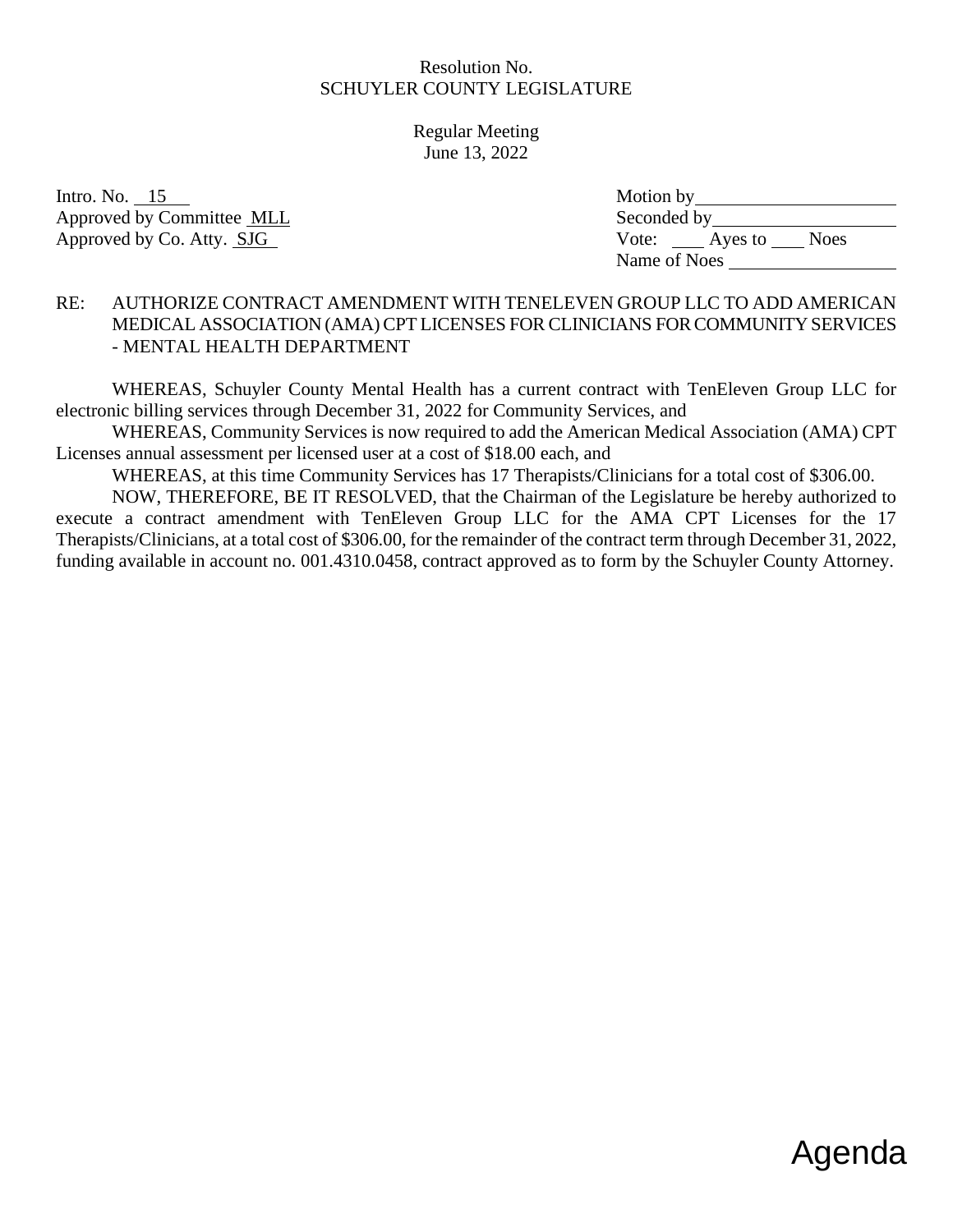Regular Meeting June 13, 2022

Intro. No.  $16$ Approved by Committee MLL Approved by Co. Atty. SJG

| Motion by    |         |             |
|--------------|---------|-------------|
| Seconded by  |         |             |
| Vote:        | Ayes to | <b>Noes</b> |
| Name of Noes |         |             |

### RE: AUTHORIZE AMENDING THE 2022 BUDGET FOR OFFICE OF ADDICTION SERVICES AND SUPPORTS (OASAS) STATE AID INCREASE FOR COMMUNITY SERVICES - MENTAL HEALTH DEPARTMENT

WHEREAS, the Office of Addiction Services and Supports (OASAS) has increased the 2022 State Aid to Community Services providers in the total amount of \$15,228.00.

NOW, THEREFORE, BE IT RESOLVED, that the Schuyler County Treasurer is hereby authorized to amend the 2022 Budget as follows:

| <b>AMOUNT</b> | ACCOUNT NO.   | <b>DESCRIPTION</b>                        |
|---------------|---------------|-------------------------------------------|
| $+$ \$4,012   | 001.4322.0336 | <b>Finger Lakes Addictions Counseling</b> |
| $+ $11,216$   | 001.4322.0550 | Council on Alcoholism & Addictions        |
| $+\$15,228$   | 001.4322.3490 | State Aid Mental Health                   |

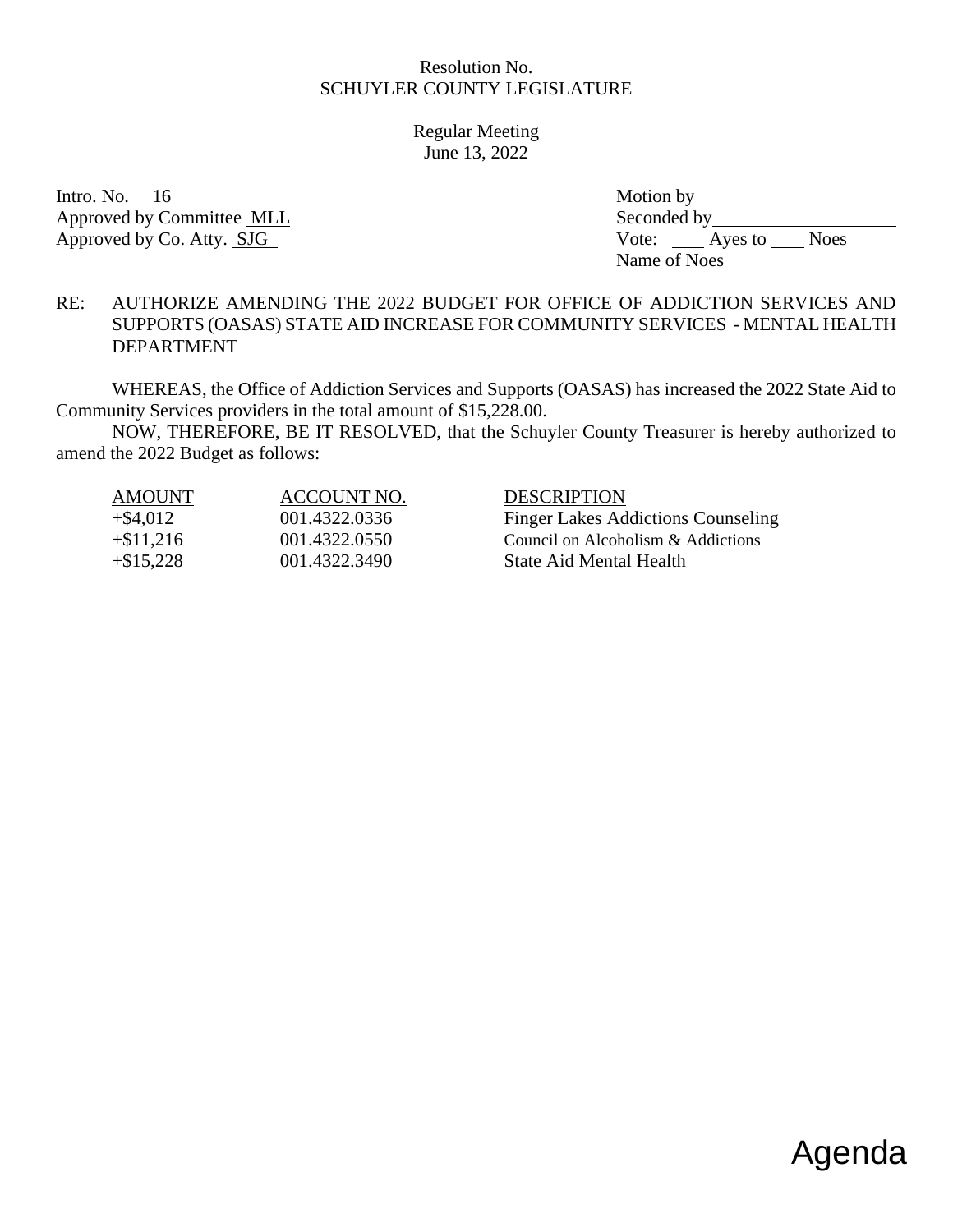Regular Meeting June 13, 2022

Intro. No.  $17$ Approved by Committee MLL Approved by Co. Atty. SJG

| Motion by    |         |             |
|--------------|---------|-------------|
| Seconded by  |         |             |
| Vote:        | Ayes to | <b>Noes</b> |
| Name of Noes |         |             |

#### RE: AUTHORIZE ONGOING CONTRACT WITH BHS IPA, LLC DBA BEACON HEALTH OPTIONS, INC. AND BEACON HEALTH STRATEGIES LLC, FOR MEDICAL REIMBURSEMENT SERVICES – MENTAL HEALTH DEPARTMENT

WHEREAS, Resolution No. 332-19 authorized an ongoing contract with Beacon Health Options/BHS IPS, LLC at no cost to the County for medical reimbursement services, and

WHEREAS, the contractor has requested that a new ongoing contract with a new effective date be executed. NOW, THEREFORE, BE IT RESOLVED, that the Chairman of the Legislature be hereby authorized to execute a new ongoing contract with BHS IPA, LLC dba Beacon Health Options, Inc. and Beacon Health Strategies LLC for medical reimbursement services, effective upon signing, contract approved as to form by the Schuyler County Attorney, and

BE IT FURTHER RESOLVED, this contract amends and supersedes the existing contract.

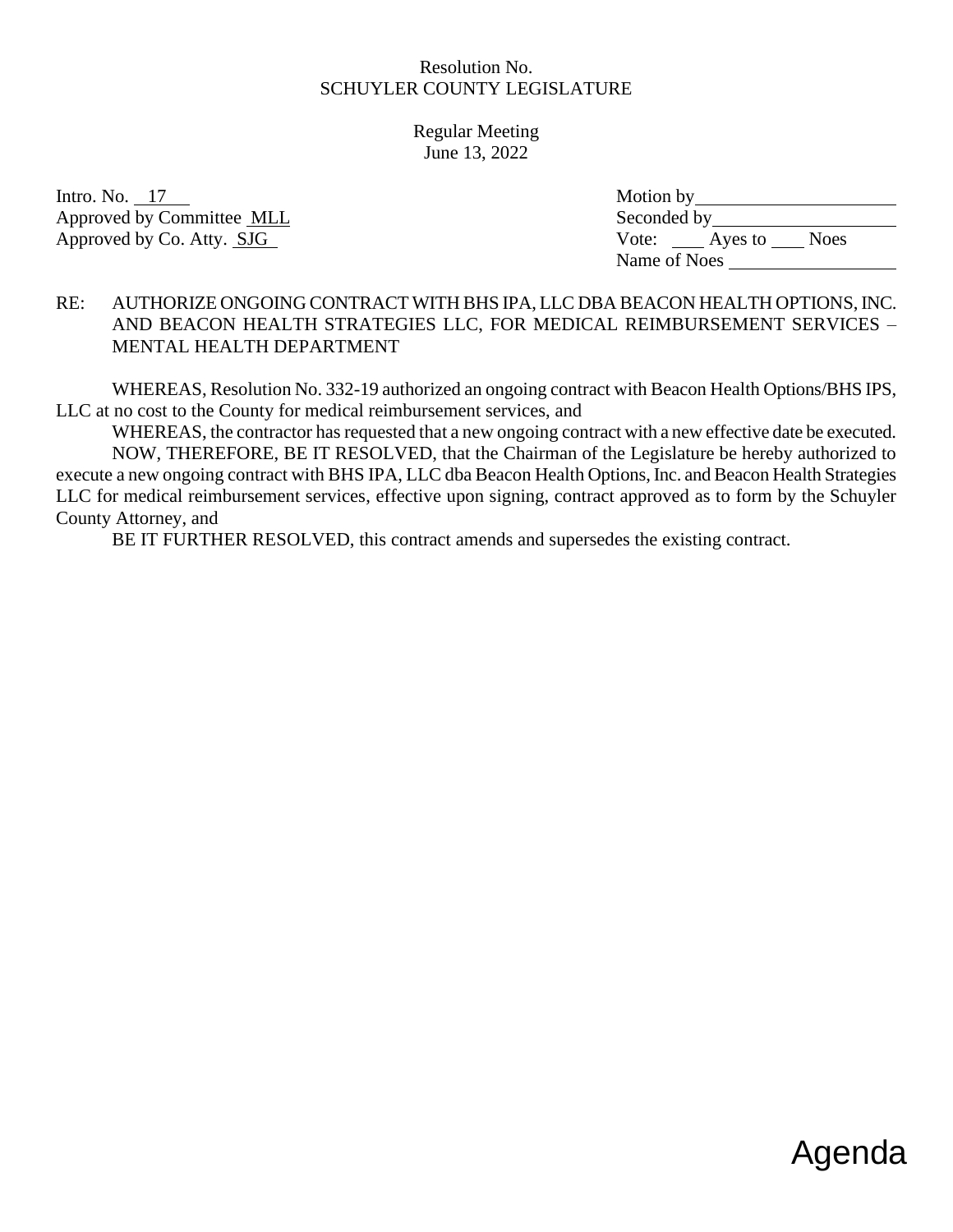Regular Meeting June 13, 2022

Intro. No.  $18$ Approved by Committee MFR Approved by Co. Atty. SJG

| Motion by    |         |             |
|--------------|---------|-------------|
| Seconded by  |         |             |
| Vote:        | Ayes to | <b>Noes</b> |
| Name of Noes |         |             |

#### RE: AUTHORIZE AN INTERMUNICIPAL AGREEMENT WITH YATES COUNTY FOR A HOUSEHOLD HAZARDOUS WASTE (HHW) DISPOSAL AND USED ELECTRONICS RECYCLING DAY – PLANNING DEPARTMENT

WHEREAS, the Schuyler County Legislature will be conducting a Household Hazardous Waste (HHW) Disposal and Used Electronics Recycling Day for residents of Schuyler County this year to be held on July 23, 2022, and

WHEREAS, Yates County wishes to hold and commit funds in the amount of \$4,500 for a joint HHW Disposal and Used Electronics Recycling Day to include their residents at this event.

NOW, THEREFORE, BE IT RESOLVED, that the Chairman of the Legislature is hereby authorized to execute an intermunicipal agreement with Yates County for the 2022 Household Hazardous Waste disposal and Used Electronics Recycling services that will be provided at the event held on July 23, 2022 at the cost to Yates County in the amount of \$4,500, contract approved as to form by the Schuyler Country Attorney.

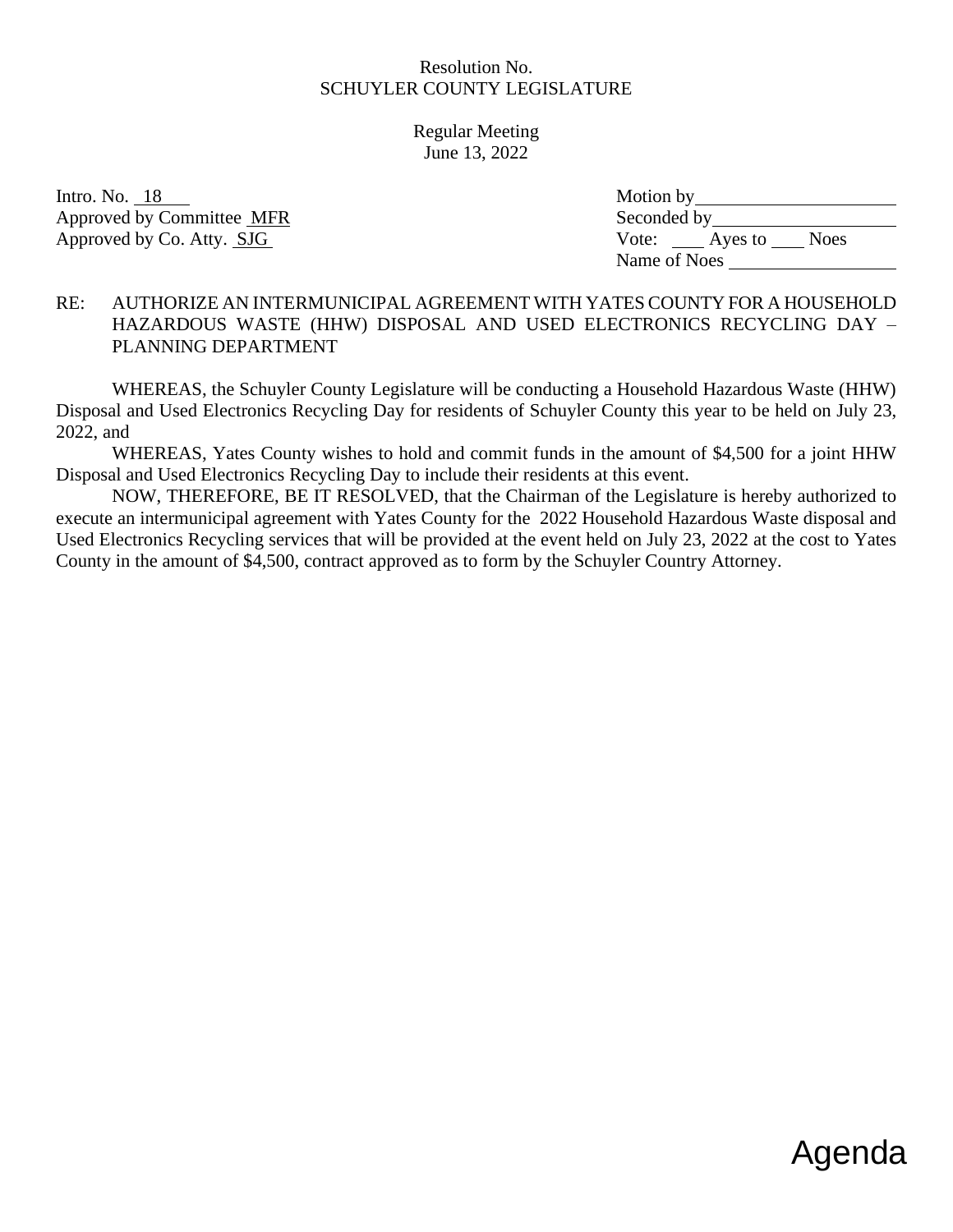Regular Meeting June 13, 2022

Intro. No.  $19$ Approved by Committee MFR Approved by Co. Atty. SJG

| Motion by    |         |             |
|--------------|---------|-------------|
| Seconded by  |         |             |
| Vote:        | Ayes to | <b>Noes</b> |
| Name of Noes |         |             |

# RE: DECLARE NEGATIVE DECLARATION STATE ENVIRONMENTAL QUALITY REVIEW (SEQR) FOR ISSUANCE FOR PUBLIC ENTERTAINMENT PERMIT, WATKINS GLEN INTERNATIONAL, INC. 2022 EVENTS – PLANNING DEPARTMENT

WHEREAS, in accordance with Local Law No. 4 of the Year 2010, as amended, Watkins Glen International, Inc., of Watkins Glen, NY has applied for a Public Entertainment (Outdoor) Permit for the 2022 season of events, and

WHEREAS, the proposed events are:

- **Finger Lakes Wine Festival, July 7, 2022- July 10, 2022**
- **Fanatec GT World Challenge America, July 21, 2022 – July 24, 2022**
- **NASCAR Cup Series, August 19, 2022 – August 21, 2022**
- **US Vintage Grand Prix, September 8, 2022 – September 11, 2022, and**

WHEREAS, all events will take place at the Watkins Glen International facility located in the Town of Dix, Schuyler County, NY, and

WHEREAS, in compliance with NYCRR Part 617 State Environmental Quality Review (SEQR), Schuyler County must review the potential environmental impacts associated with the issuance of a permit under Local Law No. 4 of the Year 2010, Public Entertainment (Outdoor) – Regulating/Licensing, and

WHEREAS, on May 9, 2022, by Resolution No. 154-22 the Legislature declared its intent to serve as lead agency for the environmental review and accepted the Environmental Assessment Form (EAF) and notified involved agencies of this intent to serve as lead agency, and

WHEREAS, no involved agencies challenged Schuyler County's assertion of lead agency status within the required 30-day waiting period, and the Schuyler County Legislature considers itself as lead agency in this action, and

WHEREAS, the above-described action is a "Unlisted" action under SEQR.

NOW, THEREFORE, BE IT RESOLVED, that in accordance with Article 8 of the New York State Environmental Conservation Law, upon review of the submitted EAF and the permit materials provided by Watkins Glen International, Inc., and in consultation with the County Planning Director, County Administrator, and the Schuyler County Legislature finds that the issuance of the Public Entertainment (Outdoor) Permit for the proposed events listed in this resolution will not result in any significant negative environmental impacts, and accordingly issues a negative declaration of environmental impact, and

BE IT FURTHER RESOLVED that the Chairman of the Legislature is hereby authorized and directed to complete, and sign as required the determination of significance, confirming the foregoing Negative Declaration.

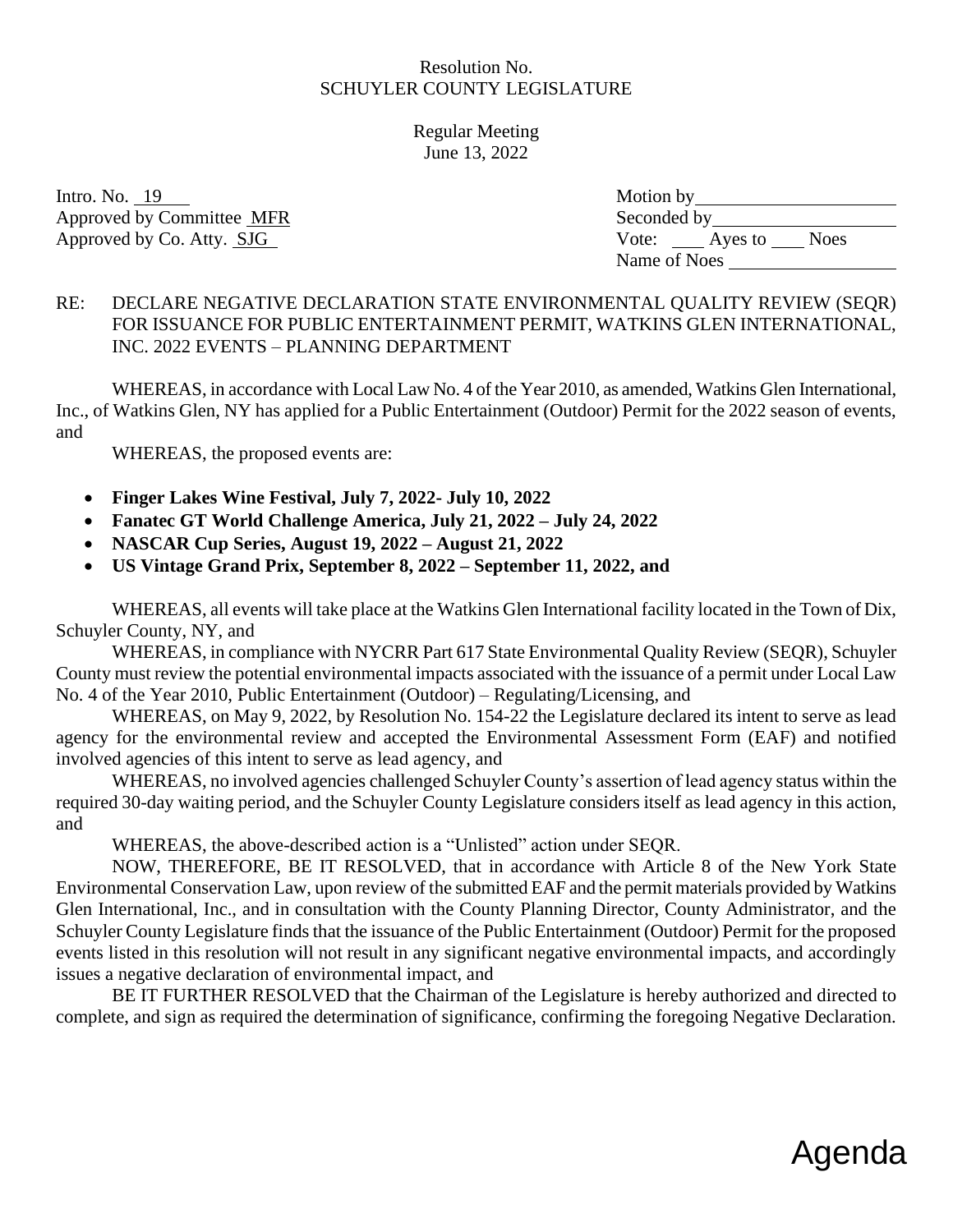Regular Meeting June 13, 2022

Intro. No.  $20$ Approved by Committee MFR Approved by Co. Atty. SJG

| Motion by    |         |             |
|--------------|---------|-------------|
| Seconded by  |         |             |
| Vote:        | Ayes to | <b>Noes</b> |
| Name of Noes |         |             |

### RE: ISSUE PUBLIC ENTERTAINMENT PERMIT TO WATKINS GLEN INTERNATIONAL, INC. FOR THEIR GENERAL MASS GATHERING EVENTS FOR 2022 – PLANNING DEPARTMENT

WHEREAS, in accordance with Local Law No. 4 of the Year 2010, as amended, Watkins Glen International, Inc., of Watkins Glen, NY has applied for a Public Entertainment (Outdoor) Permit for the 2022 season of events, and

WHEREAS, the proposed events are:

- **Finger Lakes Wine Festival, July 7, 2022- July 10, 2022**
- **Fanatec GT World Challenge America, July 21, 2022 – July 24, 2022**
- **NASCAR Cup Series, August 19, 2022 – August 21, 2022**
- **US Vintage Grand Prix, September 8, 2022 – September 11, 2022**

WHEREAS, all events will take place at the Watkins Glen International facility located in the Town of Dix, Schuyler County, NY, and

WHEREAS, in compliance with the issuance of a permit under Local Law No. 4 of the Year 2010, as amended, Public Entertainment (Outdoor) – Regulating/Licensing, all requirements have been met.

NOW, THEREFORE, BE IT RESOLVED, that upon recommendation of the County Planning Director and County Administrator, the Schuyler County Legislature authorizes the issuance of the Public Entertainment (Outdoor) Permits for the proposed events listed in this resolution to Watkins Glen International, Inc.

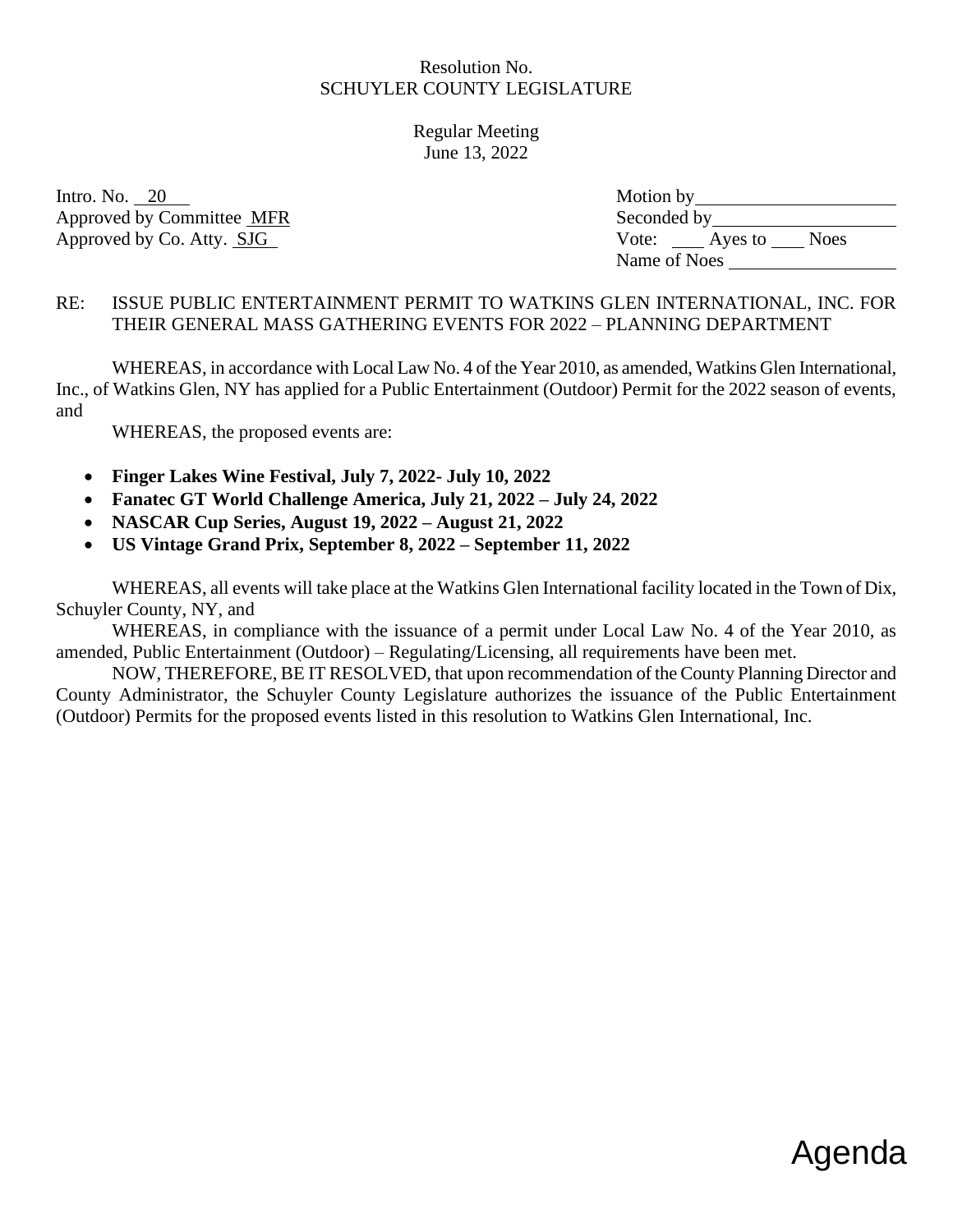Regular Meeting June 13, 2022

Intro. No.  $21$ Approved by Committee MFR Approved by Co. Atty. SJG

| Motion by    |         |             |
|--------------|---------|-------------|
| Seconded by  |         |             |
| Vote:        | Ayes to | <b>Noes</b> |
| Name of Noes |         |             |

#### RE: AUTHORIZE TRANSFER OF FUNDS FOR THE SCHUYLER COUNTY DOWNTOWN AND BUSINESS IMPROVEMENT AMERICAN RESCUE PLAN ACT (ARPA) PROGRAM – PLANNING DEPARTMENT

WHEREAS, Resolution No. 21-22 authorized the creation of a Schuyler County Downtown and Business Improvement American Rescue Plan Act (ARPA) Program and process, and appropriated \$350,000.00 from the American Rescue Plan Act funding to support the program with SCOPED administering the program per their 2022 Appropriations Contract, and

WHEREAS, funds now need to be transferred into a new account for said program.

NOW, THEREFORE, BE IT RESOLVED, that the Schuyler County Treasurer is hereby directed to transfer \$350,000.00 from account no. 001.1010.0401 - American Rescue Plan Act, into account no. 001.6989.0401.0101 - Business Improvement ARPA Program.

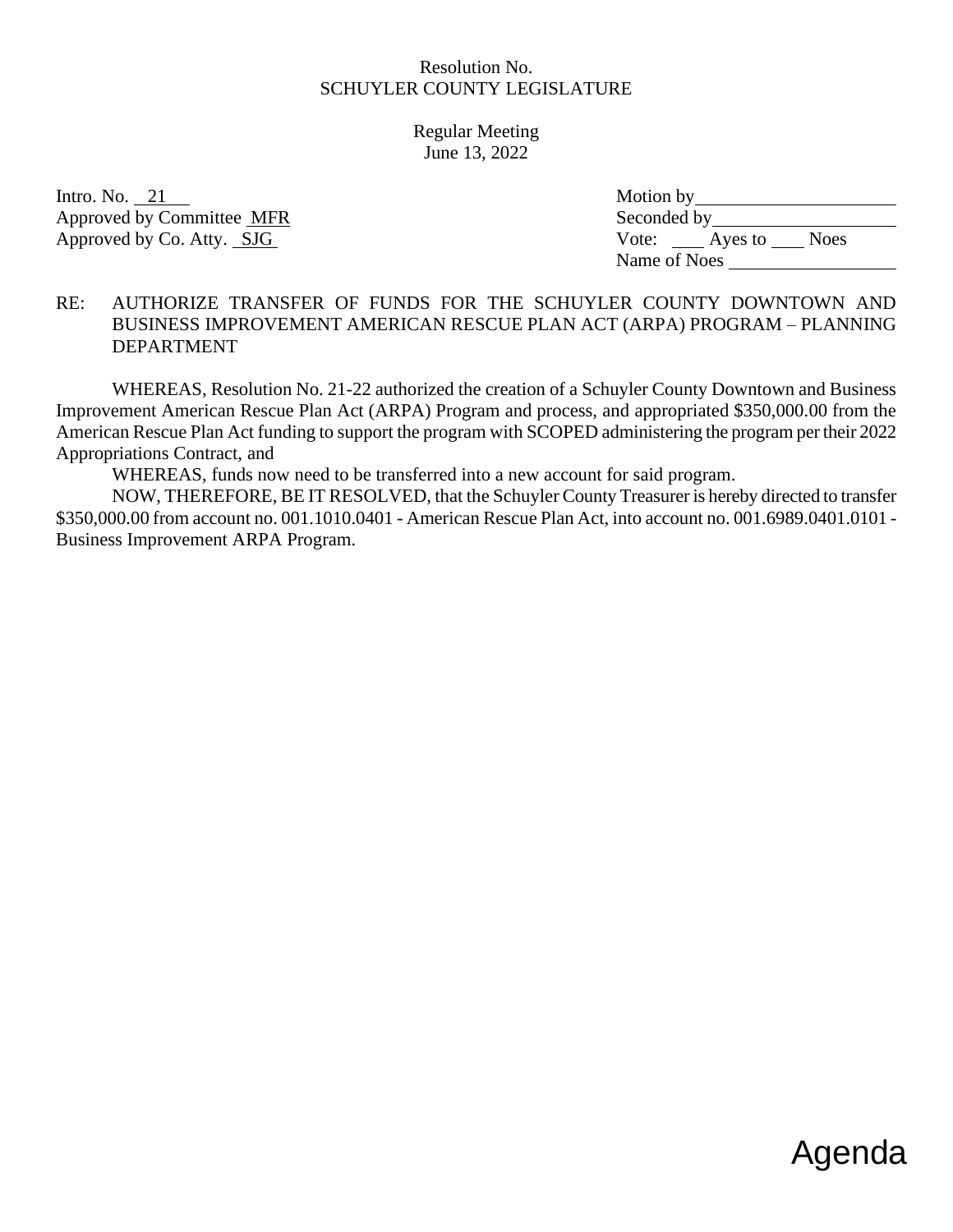Regular Meeting June 13, 2022

Intro. No.  $22$ Approved by Committee MFR-Individually Approved by Co. Atty. SJG

| Motion by    |         |             |
|--------------|---------|-------------|
| Seconded by  |         |             |
| Vote:        | Ayes to | <b>Noes</b> |
| Name of Noes |         |             |

### RE: AUTHORIZE AN APPLICATION FOR A NATIONAL SCENIC BYWAY PROGRAM GRANT TO UPDATE THE SENECA LAKE SCENIC BYWAY CORRIDOR MANAGEMENT PLAN - PLANNING DEPARTMENT

WHEREAS, the New York State Department of Transportation (NYSDOT) is applying for funding through the National Scenic Byway Program (NSBP) for a statewide CMP and is requiring each byway organization to submit an application that will be included in the larger statewide grant application, and

WHEREAS, the Schuyler County Legislature supports efforts of the Seneca Lake Scenic Byway to integrate the numerous natural, recreational, tourism, and cultural resources along the corridor, attract increased economic activity along the Byway Route and incorporate the Village of Watkins Glen into the Byway, and

WHEREAS, the Legislature desires to apply on behalf of Seneca Lake Scenic Byway (SLSB) for a grant to provide funding to update its Corridor Management Plan (CMP) to include the Village of Watkins Glen, and

WHEREAS, the NSBP grant funding requires a local match equal to 20% of the total eligible project cost, which may be met with a combination of in-kind and cash contributions, and

WHEREAS, the desired updated CMP is estimated to cost \$70,000, which is eligible for a \$56,000 award from Local Waterfront Revitalization Program (LWRP) to be met with \$14,000 in local match, which if awarded, the Seneca Lake Scenic Byway Committee is willing to meet \$9,500 with in-kind contributions and Southern Tier Central Regional Planning and Development (STCRP&D) Board is willing to meet the remaining \$4,500 with a combination of in-kind and cash contributions.

NOW, THEREFORE, BE IT RESOLVED, the Schuyler County Legislature hereby authorizes the Schuyler County Planning Director to coordinate efforts with the SLSB Committee and the STCRP&D Board staff, to submit a grant application to NYSDOT for funds to prepare an updated CMP to include the Village of Watkins Glen, and

BE IT FURTHER RESOLVED, that the Chairman of the Legislature is hereby authorized to sign said application.

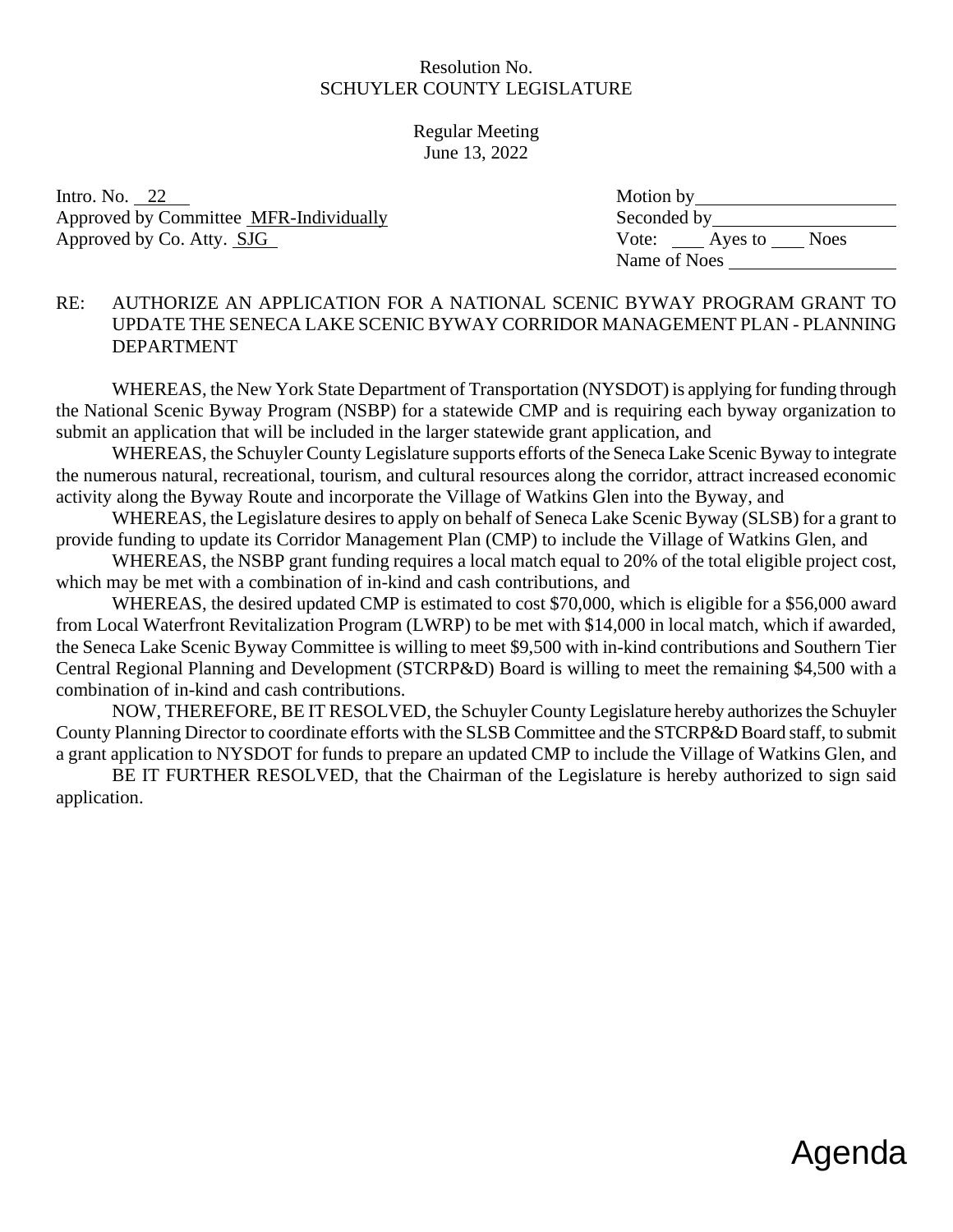Regular Meeting June 13, 2022

Intro. No.  $23$ Approved by Committee MFR-Individually Approved by Co. Atty. SJG

| Motion by    |         |             |
|--------------|---------|-------------|
| Seconded by  |         |             |
| Vote:        | Ayes to | <b>Noes</b> |
| Name of Noes |         |             |

#### RE: AUTHORIZE SCHUYLER COUNTY PARTNERSHIP FOR ECONOMIC DEVELOPMENT (SCOPED) TO APPLY FOR A COMMUNITY DEVELOPMENT BLOCK GRANT (CDBG) ON BEHALF OF SCHUYLER COUNTY/SET PUBLIC HEARING – PLANNING DEPARTMENT

WHEREAS, the New York State Community Development Block Grant (CDBG) program provides financial assistance to eligible cities, towns, and villages with populations under 50,000 and counties with an area population under 200,000, in order to develop viable communities by providing decent, affordable housing, and suitable living environments, as well as expanding economic opportunities, principally for persons of low and moderate income, and

WHEREAS, the CDBG Program is administered by the New York State Office of Community Renewal (OCR), and will make available to eligible local governments, and

WHEREAS, Schuyler County Partnership for Economic Development (SCOPED) has the staffing and expertise to apply for these funds on behalf of Schuyler County, in the amount of \$65,000 to further fund FLXWorks, and

WHEREAS, a public hearing is required to be held in conjunction with the preparation of the CDBG application in order to provide further information about the program and allow for citizen participation in the development of any proposed grant applications and/or to provide technical assistance to develop alternate proposals.

NOW, THEREFORE, BE IT RESOLVED, that the Schuyler County Legislature does hereby authorize SCOPED to apply for CDBG funds through the New York State Office of Community Renewal on behalf of Schuyler County, and

BE IT FURTHER RESOLVED, that the Clerk of the Legislature be directed to advertise the required public hearing pursuant to Section 570.486, Subpart I of the CFR and in compliance with the requirements of the Housing and Community Development Act of 1974, as amended, to be conducted by Schuyler County on July 11, 2022, at 6:30 p.m. at its Regular Meeting of the Legislature.